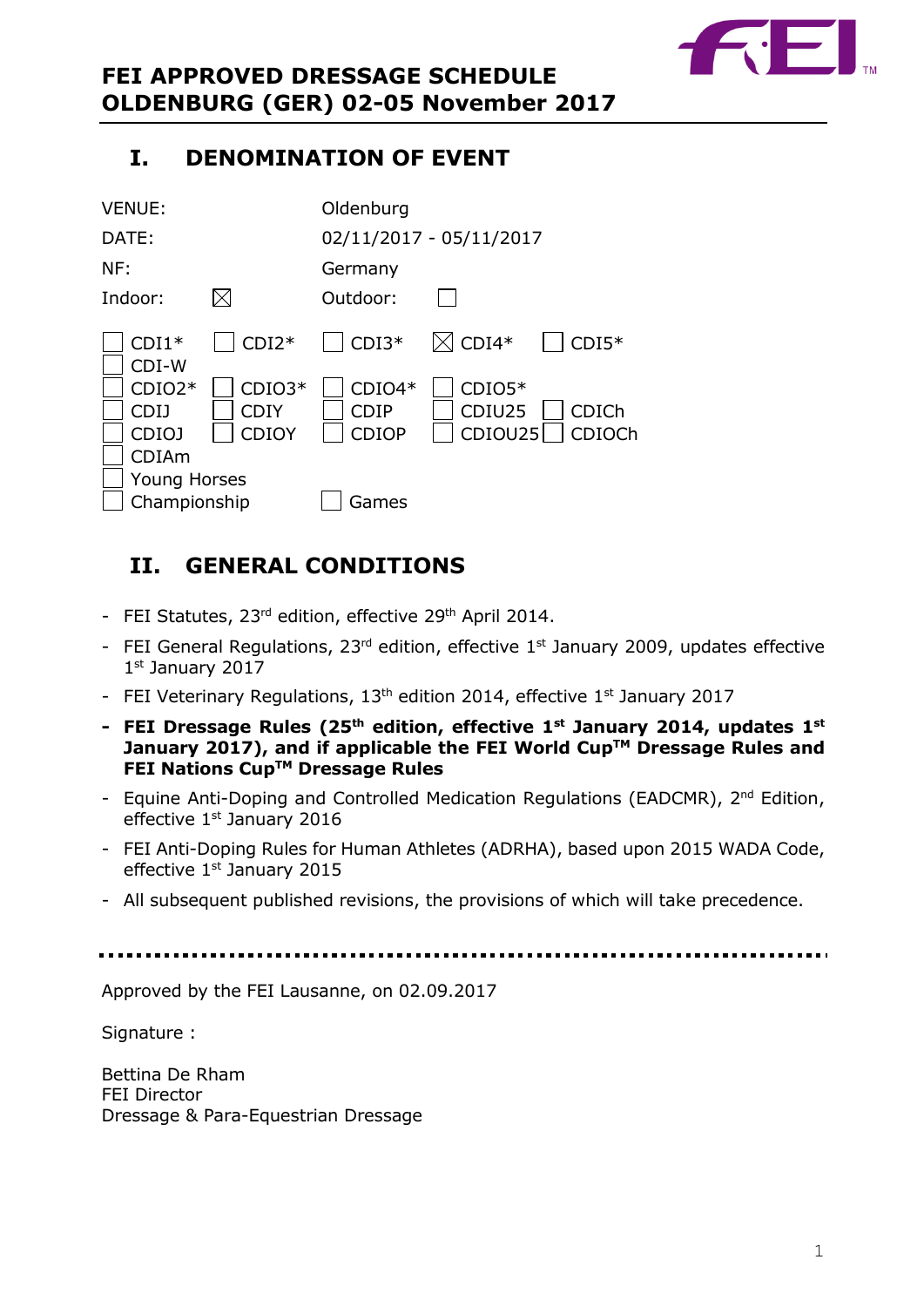

# **TABLE OF CONTENTS**

| II.                                                                                   |                                                                                                                                                      |
|---------------------------------------------------------------------------------------|------------------------------------------------------------------------------------------------------------------------------------------------------|
|                                                                                       | III. THE FEI CODE OF CONDUCT FOR THE WELFARE OF THE HORSE 4                                                                                          |
| IV.<br>3.                                                                             | 1.<br>2.                                                                                                                                             |
| V.                                                                                    |                                                                                                                                                      |
|                                                                                       |                                                                                                                                                      |
| 1.<br>4.                                                                              | 2.<br>ADDITIONAL FEES/CHARGES BY ORGANISING COMMITTEE:  10<br>3.<br>DEGREE OF DIFFICULTY - FLOORPLAN GRAND PRIX FREESTYLE  10                        |
|                                                                                       |                                                                                                                                                      |
|                                                                                       |                                                                                                                                                      |
| <b>X.</b><br>1.                                                                       |                                                                                                                                                      |
| XI.<br>1.<br>2.<br>3.<br>4.<br>5.<br>6.<br>7.<br>8.<br>9.<br>10.<br>11.<br>12.<br>13. | LOGISTICAL/ADMINISTRATIVE/TECHNICAL INFORMATION15<br>TRANSPORT REIMBURSMENT HORSES / PONIES  16<br>LOCAL TRANSPORTATION - ARRANGEMENTS FROM HOTEL TO |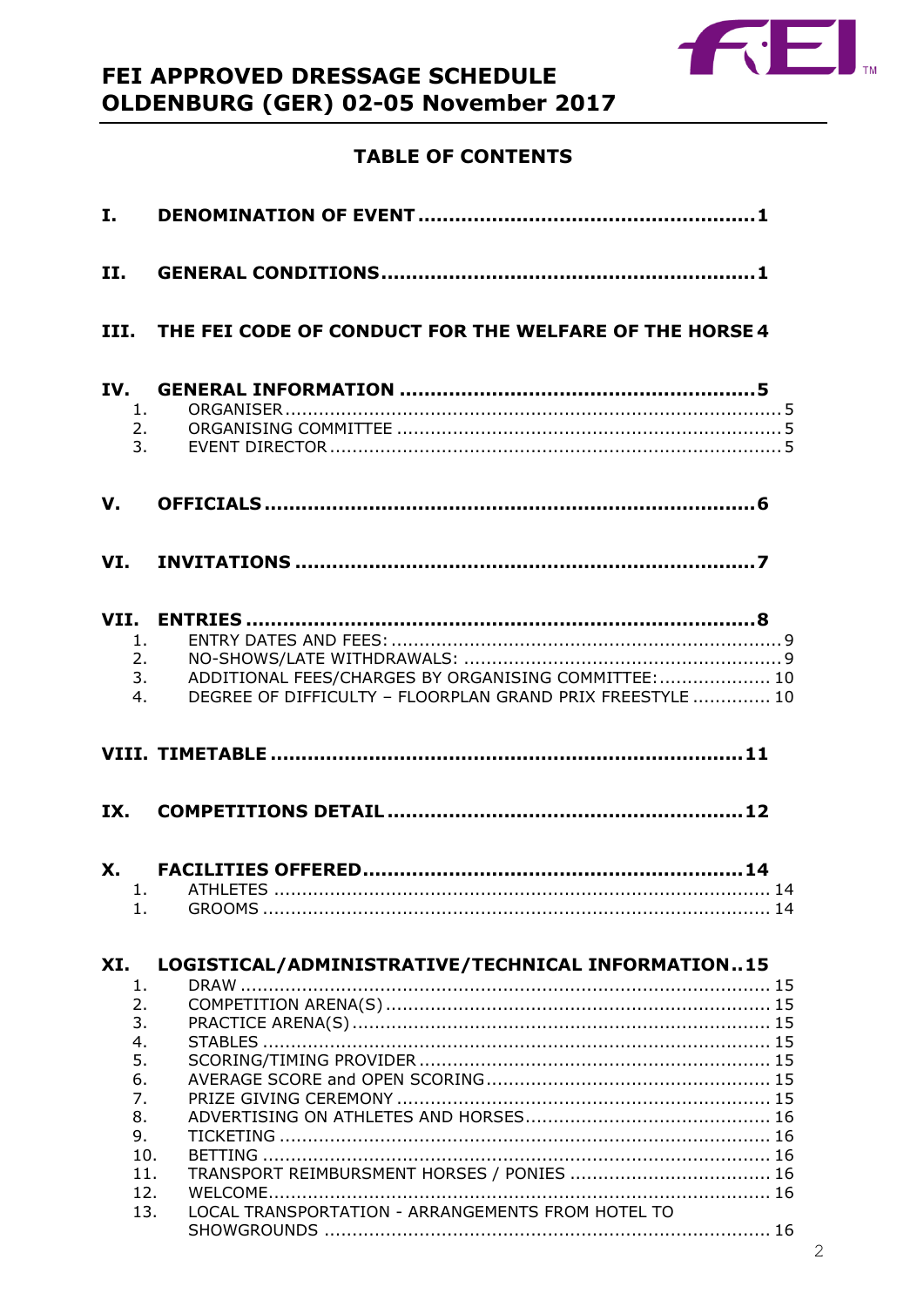

| ENTRY RIGHT TO SHOWGROUNDS/ACCREDITED PERSONS  16 |  |
|---------------------------------------------------|--|
|                                                   |  |

| 1.             |                                                        |  |
|----------------|--------------------------------------------------------|--|
| 2 <sub>1</sub> |                                                        |  |
| 3.             |                                                        |  |
| 4.             |                                                        |  |
| 5.             |                                                        |  |
| 6.             |                                                        |  |
| $\overline{7}$ | VENUE ARRIVAL INFORMATION & FITNESS TO COMPETE  19     |  |
| 8.             | EQUINE ANTI-DOPING AND CONTROLLED MEDICATION PROGRAMME |  |
|                |                                                        |  |

# 

| 4.                                               |  |
|--------------------------------------------------|--|
| 5. ADDITIONAL INFORMATION FROM THE ORGANISER  22 |  |
|                                                  |  |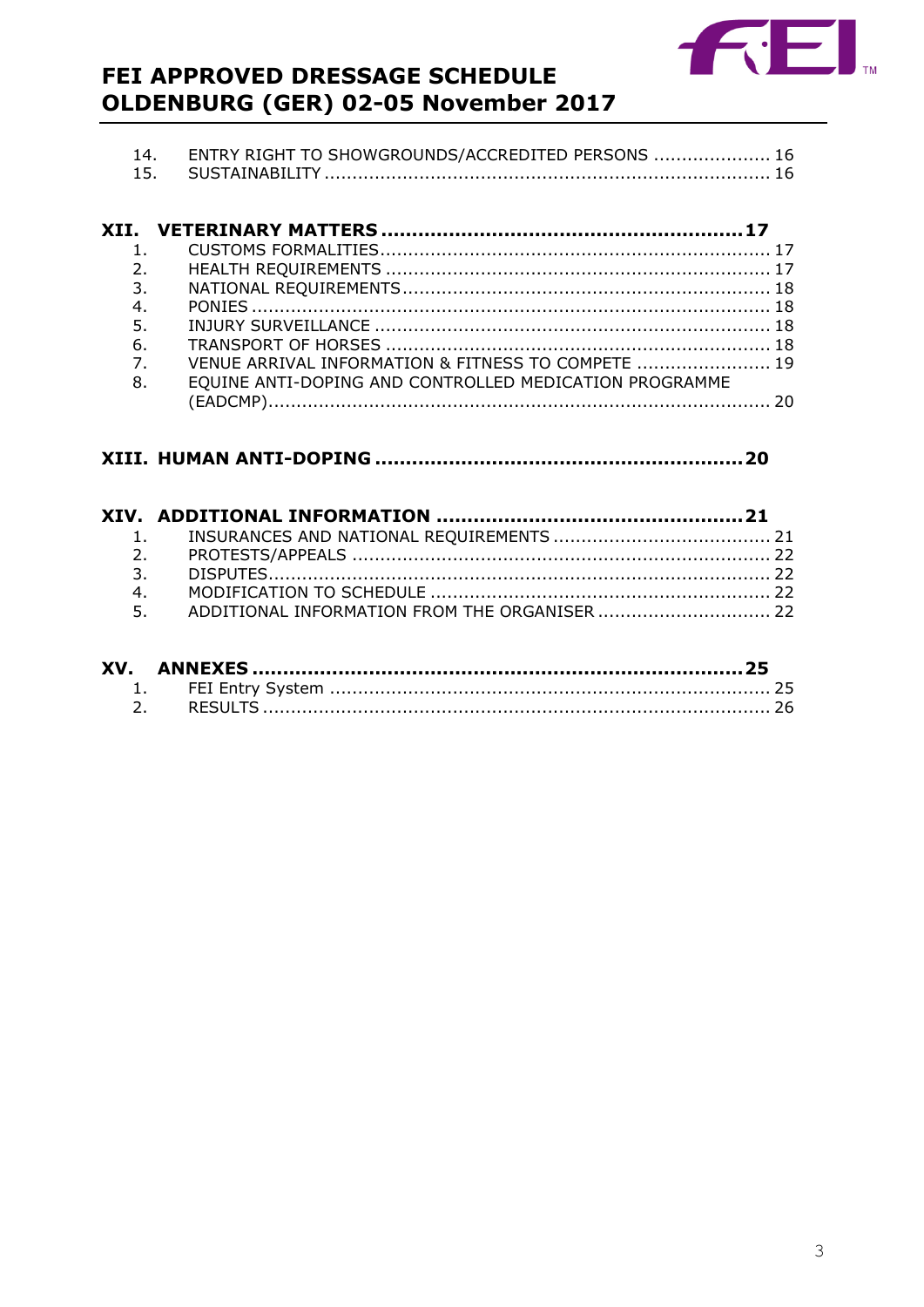

# <span id="page-3-0"></span>**III. THE FEI CODE OF CONDUCT FOR THE WELFARE OF THE HORSE**

The Fédération Equestre Internationale (FEI) expects all those involved in international equestrian sport to adhere to the FEI's Code of Conduct and to acknowledge and accept that at all times the welfare of the horse must be paramount and must never be subordinated to competitive or commercial influences.

- 1. At all stages during the preparation and training of competition horses, welfare must take precedence over all other demands. This includes good horse management, training methods, farriery and tack, and transportation.
- 2. Horses and athletes must be fit, competent and in good health before they are allowed to compete. This encompasses medication use, surgical procedures that threaten welfare or safety, pregnancy in mares and the misuse of aids.
- 3. Events must not prejudice horse welfare. This involves paying careful attention to the competition areas, ground surfaces, weather conditions, stabling, site safety and fitness of the horse for onward travel after the event.
- 4. Every effort must be made to ensure that horses receive proper attention after they have competed and that they are treated humanely when their competition careers are over. This covers proper veterinary care, competition injuries, euthanasia and retirement.
- 5. The FEI urges all involved with the sport to attain the highest levels of education in their areas of expertise.

A full copy of this Code can be obtained from the Fédération Equestre Internationale, Chemin de la Joliette 8, CH-1006 Lausanne, Switzerland. Telephone: +41 21 310 47 47. The Code is available in English. The Code is also available on the FEI's website: <http://inside.fei.org/>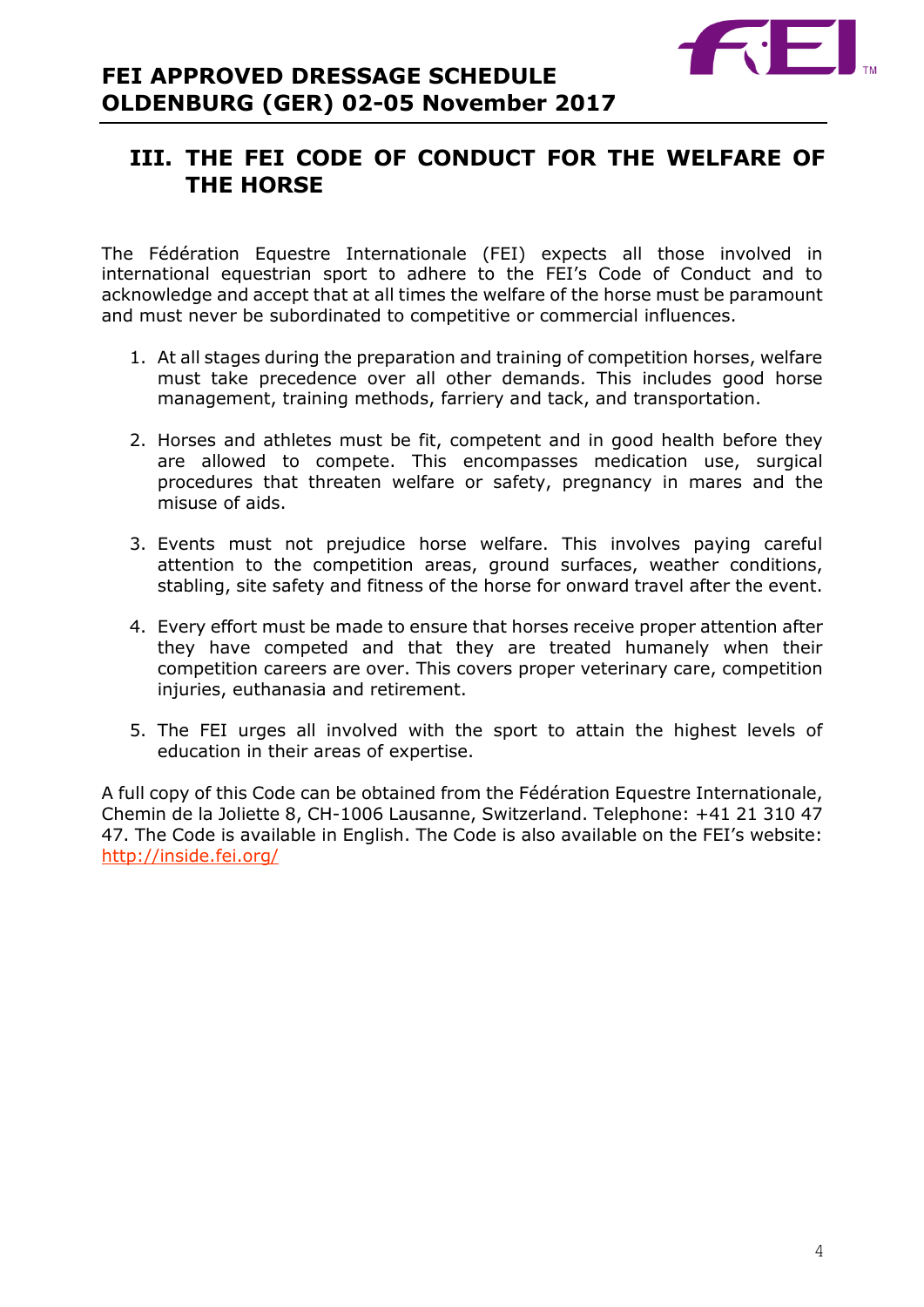

# <span id="page-4-0"></span>**IV. GENERAL INFORMATION**

# <span id="page-4-1"></span>**1.ORGANISER**

| Name:      | Reit- und Fahrschule Oldenburg e.V.<br>and<br><b>ESCON-Marketing GmbH</b> |
|------------|---------------------------------------------------------------------------|
| Address:   | Europa-Allee 12                                                           |
|            | D-49685 Emstek                                                            |
| Telephone: | $+49(0)$ 4473 - 94 11-250                                                 |
| Fax:       | $+49(0)$ 4473 - 94 11 119                                                 |
| Email:     | astruckmeier@escon-marketing.de                                           |
| Website:   | www.escon-marketing.de                                                    |

| <b>Contact Details Show Ground:</b> |                                      |
|-------------------------------------|--------------------------------------|
| Address:                            | Große EWE ARENA Oldenburg            |
|                                     | Europaplatz 12                       |
|                                     | D-26123 Oldenburg, Niedersachsen     |
| Telephone:                          | +49.162.10 10 250                    |
| <b>GPS Coordinates:</b>             | Latitude: 53.1267, Longitude: 8.2384 |

| Accessibility details (directions by road, nearest airport / train station): |                                        |  |  |  |
|------------------------------------------------------------------------------|----------------------------------------|--|--|--|
| Arrival by road:                                                             | motorway A 28 or A 29,                 |  |  |  |
| exit Oldenburg (OL)-Ohmstede                                                 |                                        |  |  |  |
| Arrival by train:                                                            | main station Oldenburg, exit North     |  |  |  |
| Arrival by plane:                                                            | airport Bremen, (about 35 min. by car) |  |  |  |

# <span id="page-4-2"></span>**2.ORGANISING COMMITTEE**

| Honorary President:                      | $\Lambda$ .                 |
|------------------------------------------|-----------------------------|
| President of the event: Dr. Kaspar Funke |                             |
| Show Secretary:                          | <b>ESCON-Marketing GmbH</b> |
| Press Officer:                           | <b>ESCON-Marketing GmbH</b> |

# <span id="page-4-3"></span>**3.EVENT DIRECTOR**

| Name:      | Dr. Kaspar Funke                |
|------------|---------------------------------|
|            | <b>ESCON-Marketing GmbH</b>     |
| Address:   | Europa-Allee 12 in 49685 Emstek |
| Telephone: | +49.4473 - 94 11 250            |
| Mobile:    | $\cdot$ .                       |
| Fax:       | +49.4473 - 94 11 119            |
| Email:     | astruckmeier@escon-marketing.de |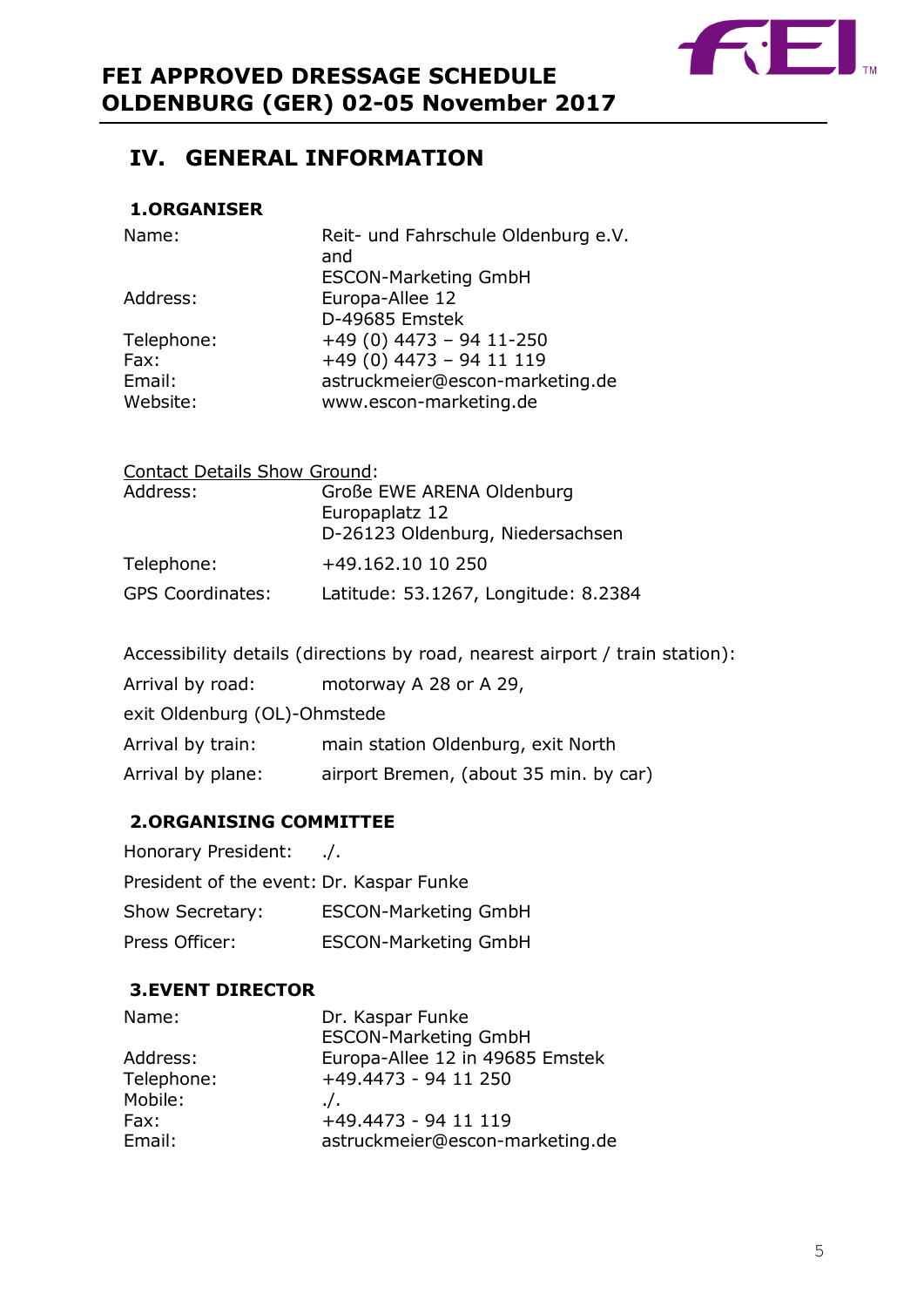

# **V. OFFICIALS**

| Ref.                    | <b>Panel</b>                                                            | <b>Function</b>                                       | <b>FEI ID</b> | <b>Name</b>                   | <b>NF</b>  | Lev-el         | <b>Contact Email</b>                                    |
|-------------------------|-------------------------------------------------------------------------|-------------------------------------------------------|---------------|-------------------------------|------------|----------------|---------------------------------------------------------|
|                         |                                                                         | Ground Jury President                                 |               | 10082567 Reinhard Richenhagen | <b>GER</b> | $3*$           | reinhard.richenhagen@waldhausen.com<br>+49.157 85023849 |
|                         |                                                                         | Ground Jury Member                                    | 10097808      | Monique Peutz-Vegter          | <b>NED</b> | $4*$           |                                                         |
| 1                       | Ground Jury                                                             | Ground Jury Member                                    | 10053126      | <b>Sharon Rhode</b>           | <b>RSA</b> | $4*$           | sharon.rhode@vodafone.de<br>+49.173 282 18 86           |
|                         |                                                                         | Ground Jury Member                                    |               | 10049630 Bernard Maurel       | <b>FRA</b> | $5*$           | bernard.maurel@haras-nationaux.fr                       |
|                         |                                                                         | Foreign Judge                                         | 10003244      | Isobel Wessels                | <b>GBR</b> | $5*$           | isobelwessels@btinternet.com<br>+44.7748700922          |
| $\overline{\mathbf{2}}$ | Foreign Technical Delegate                                              | Foreign Technical Delegate                            |               |                               |            |                |                                                         |
| з                       | Appeal Committee                                                        | <b>Appeal Committee</b>                               |               |                               |            |                |                                                         |
| 4                       | <b>Chief Steward</b>                                                    | Chief Steward                                         | 10048883      | Klaus Gosch                   | <b>GER</b> | $\overline{2}$ | klaus.gosch@ewetel.net<br>+49.171 72 53 602             |
|                         | <b>Assistant Stewards</b>                                               | <b>Assistant Steward</b>                              | 10051914      | Diana Münnich                 | <b>GER</b> | $\overline{2}$ |                                                         |
| 5                       |                                                                         | Assistant Steward                                     | 10051925      | Dieter Rippe                  | <b>GER</b> | $\overline{2}$ |                                                         |
|                         |                                                                         | <b>Assistant Steward</b>                              | 10093359      | Claudia Tegtmeyer             | <b>GER</b> |                |                                                         |
|                         |                                                                         | <b>Assistant Steward</b>                              | 10103205      | Sandra Ernst                  | <b>GER</b> |                |                                                         |
| 6                       | FEI Veterinary Delegate<br><b>FEI Veterinary Commission</b>             | Veterinary Delegate                                   | 10113377      | Dr. Eva-Christina Schliewert  | <b>GER</b> |                | ecschliewert@tierklinik-luesche.de<br>+49 151 54273485  |
| 7                       | VSM Veterinary Services<br>Manager / Treating<br>Veterinarian / 24h VSM | Veterinary Services Manager/<br>Treating Veterinarian | 10148777      | Conaill McAdam                | <b>GER</b> |                | cmcadam@tierklinik-luesche.de<br>+49 151 14349950       |
| 8                       | Doctor/Medical Service                                                  | Doctor/Medical Service                                |               | Dr. med. Hans-Christian Toedt | <b>GER</b> |                | +49 152 33 66 50 39                                     |
| 9                       | Farrier                                                                 | Farrier                                               |               | Dirk Fischer                  | <b>GER</b> |                | +49.172 975 29 08                                       |
| 10                      | <b>NF Delegate</b>                                                      | NF Delegate                                           |               | Reinhard Richenhagen          | <b>GER</b> |                |                                                         |

<span id="page-5-0"></span>**During the event doctor, veterinarian and farrier will be available at the athletes' own expense.**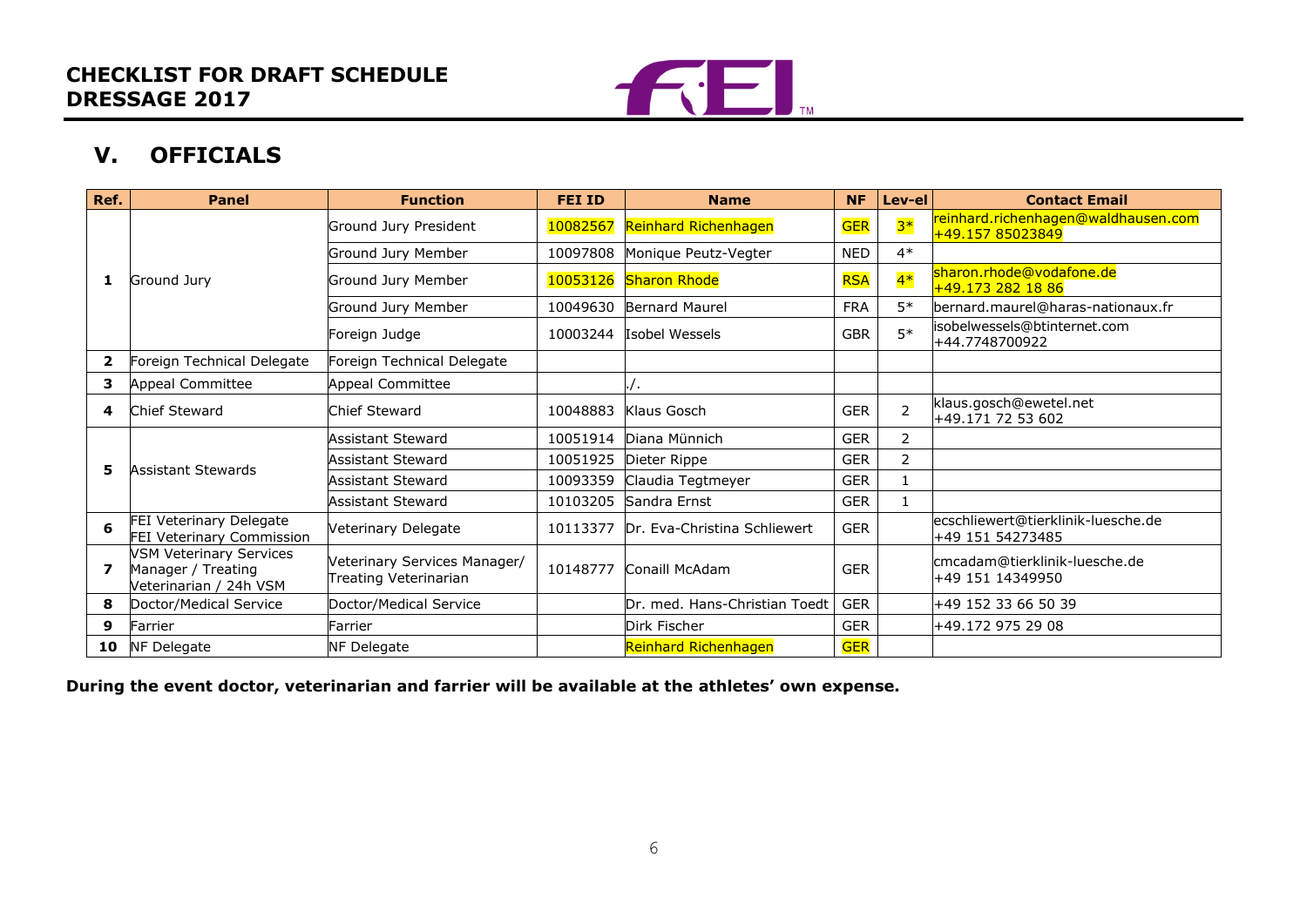

# <span id="page-6-0"></span>**VI. INVITATIONS**

# **CDI4\***

| Number of NFs invited:        |                                                                    |
|-------------------------------|--------------------------------------------------------------------|
| State which NFs are invited:  | SWE/AUT/GBR/NED/BEL/DEN/GER                                        |
| Reserve NFs:                  | all further NFs on request                                         |
| Total Number of athletes:     | approx. 23                                                         |
| Number of home athletes:      | approx. 10 (acc. to a special handicap agreed upon<br>with NF GER) |
| Number of FEI Wild Cards:     | 1                                                                  |
| Number of OC Wild Cards:      | $\mathcal{P}$                                                      |
| Number of athletes per NF:    | 2                                                                  |
| Number of horses per athlete: | 1                                                                  |

Athletes are invited by the Organiser through their NF.

One (1) groom per athlete.

<span id="page-6-1"></span>./.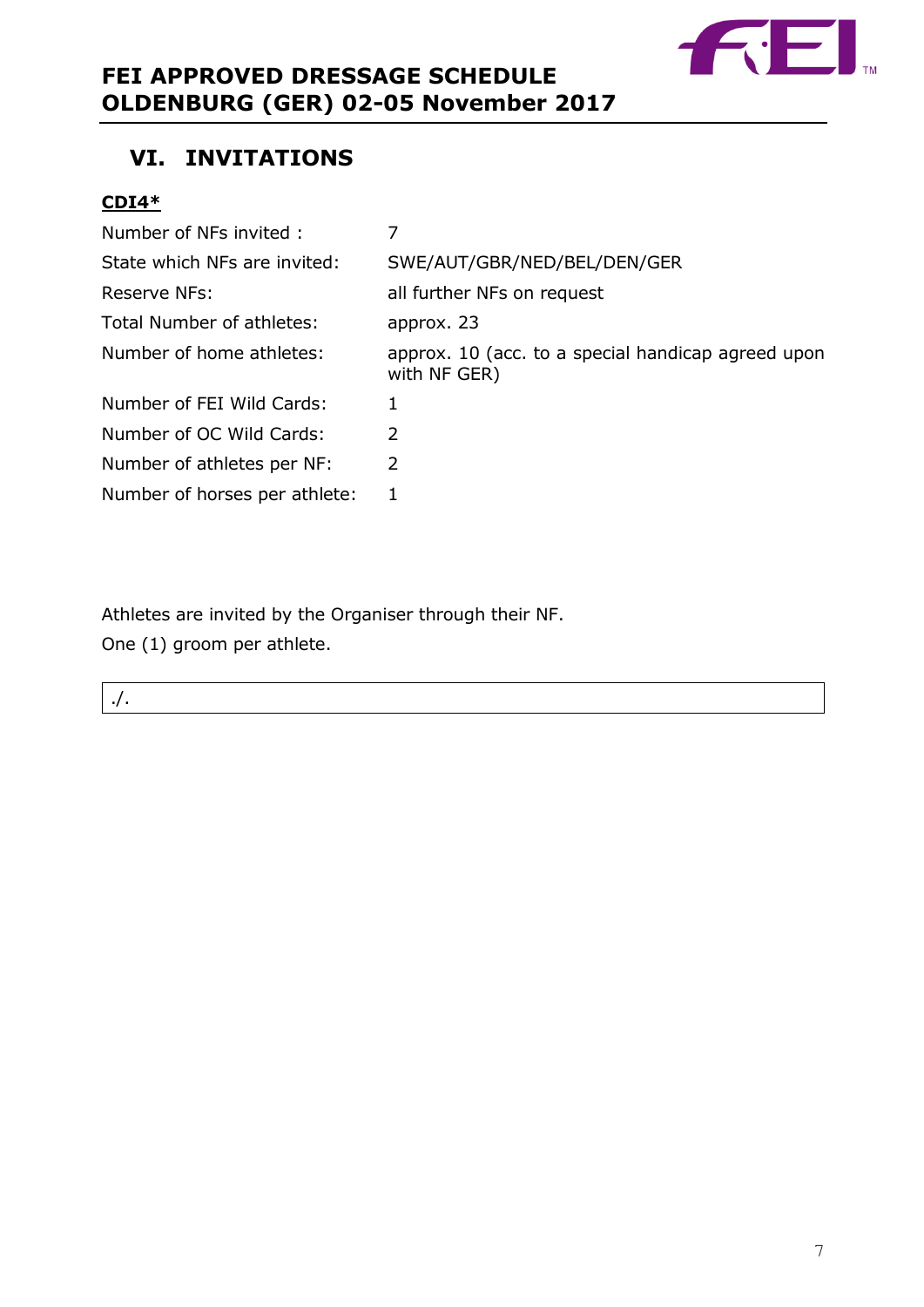

# **VII. ENTRIES**

# **IMPORTANT**

- You must use the FEI Entry System for all categories of this Event: [https://entry.fei.org](https://entry.fei.org/)
- You will find additional documentation on: <https://inside.fei.org/fei/your-role/nfs/entry-system-dressage>
- All Athletes and Horses participating in any International Competition must be registered with the FEI.
- Athletes and/or Horses present at the Event without having been entered through the FEI's Online Entry System will automatically be disqualified unless compelling circumstances warrant otherwise.

German Athletes have to enter through the German Entry System NeOn! Entries of German Athletes will then be uploaded into the FEI Online Entry System!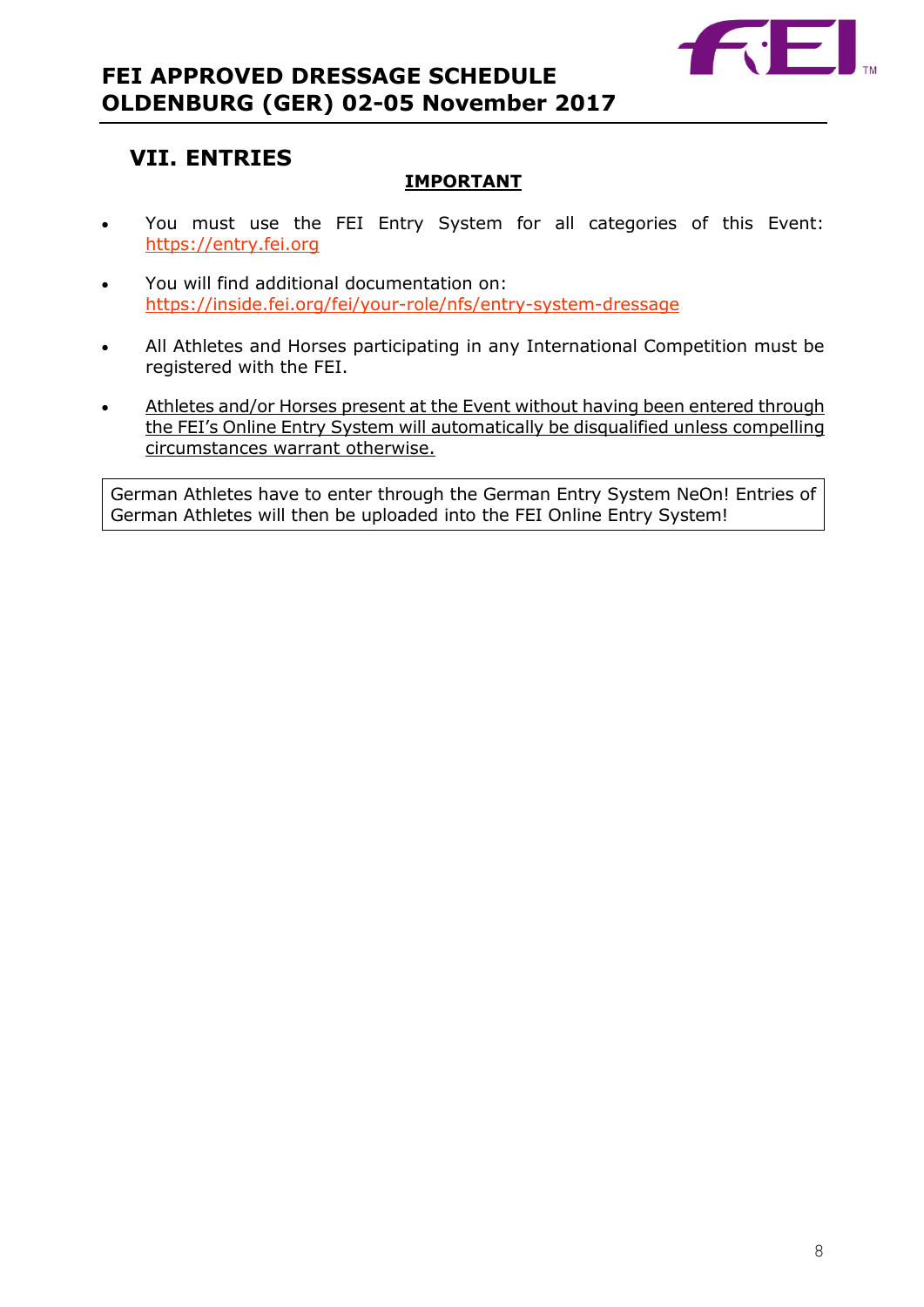

## <span id="page-8-0"></span>**1.ENTRY DATES AND FEES:**

## **Deadlines for entries**

Definite Entries: 09.10.2017

Last date for substitutions: 02.11.2017, two hours prior to the horse inspection

Entries have to be in accordance with art 423 of the Dressage Rules and art 116 of the General Regulations.

| <b>Entry fee per horse:</b><br>$CDI4*$            | € 280,00 (VAT excluded)         |
|---------------------------------------------------|---------------------------------|
| Stabling fee per horse:                           | $\epsilon$ 160 (VAT excluded)   |
| VAT:<br>Entry fee CDI4*:<br><b>EStabling fee:</b> | € 19,60 (7 %)<br>€ 30,40 (19 %) |
| Total fee ner horse:                              |                                 |

# **Total fee per horse:**

Entry fee CDI4\*:  $6490,00$ 

Entry fee and fee for power supply (if ordered) - of German Athletes will be subject to direct credit through the German online system NeOn. - of Foreign Athletes will be due on site at the latest. EADCMP fee, manure disposal , costs for forage etc. (see "ADDITIONAL FEES/CHARGES BY OC") will be invoiced in addition on site. Contact details: Name: ESCON-Marketing GmbH Andrea Struckmeier Telephone: +49 (0) 4473-94 11 250 Fax: +49 (0) 4473-94 11 119 Email: astruckmeier@escon-marketing.de

# <span id="page-8-1"></span>**2.NO-SHOWS/LATE WITHDRAWALS:**

**NB :** In the case of withdrawals after the date of definite entries or no-shows the athlete or the respective NF will be held liable to reimburse the Organiser for the actual financial loss incurred by the Organiser (i.e. stabling and hotel expenses) as a result of the late withdrawal or no-show.

Amount charged: to the height of the respective entry fee per horse (incl. box) plus expenses for booked hotel rooms etc.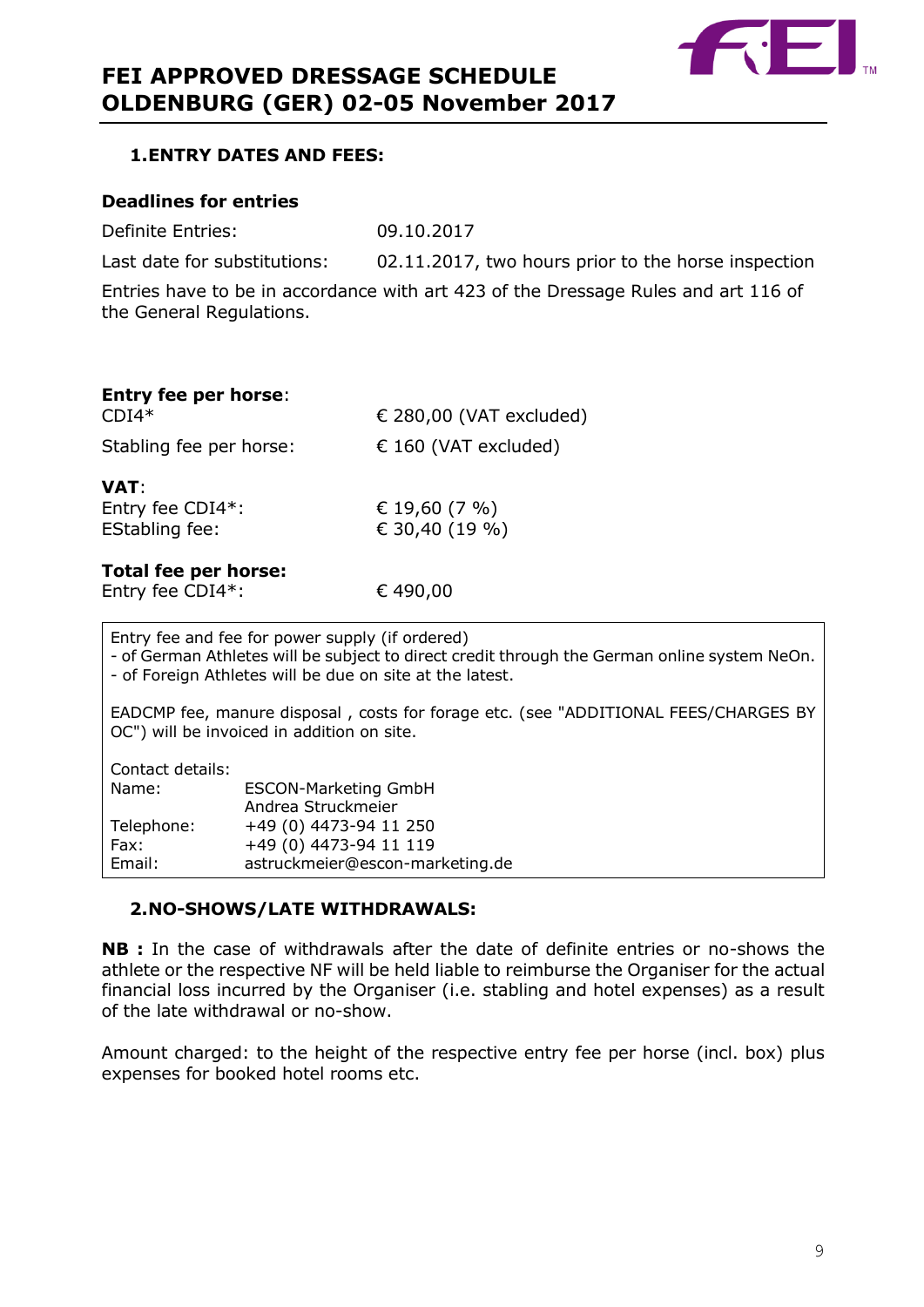

## <span id="page-9-0"></span>**3.ADDITIONAL FEES/CHARGES BY ORGANISING COMMITTEE:**

All additional fees must be listed hereunder with the details of the amounts to be charged and approved by the FEI. Only fees approved by the FEI and listed in the approved Schedule can be charged by the Organiser.

## EADCMP Fee:

Included in entry fee  $\Box$  Not included in entry fee  $\boxtimes$ 

Lower Level Events (CIMs) CHF 18 per horse per event (For definition of CIMs see Appendix E of the FEI General Regulations) Higher Level Events CHF 25 per horse per event (All other events not defined as CIM)

| Electricity (upon request): € 70,00 per charge *)    |                                                         |
|------------------------------------------------------|---------------------------------------------------------|
| Manure disposal:                                     | € 40,00 per box $*$ )                                   |
| $\mathsf{Hay:}$                                      | € 9,00 per bale $*$ )                                   |
| Straw:                                               | € 8,00 € per bale *) (1st bedding free - 2 big bales of |
|                                                      | straw)                                                  |
| Shavings:                                            | € 10,00 per bale $*$ )                                  |
| Other (please specify):                              |                                                         |
| <b>Additional box:</b>                               | € 190,40 per box $*$ )                                  |
| Tack box:                                            | € 190,40 per box $*$ )                                  |
| Health papers:                                       | € 40,00 per document issued $*$ )                       |
| Infringement of smoking ban: $\epsilon$ 50,00 $^*$ ) |                                                         |
| EADCMP Fee $**$ ):                                   |                                                         |
| $CDI4*$                                              | CHF 25,00 per horse                                     |

#### **All aforementioned amounts are including VAT**

VAT Number of the Organiser: DE117 76 96 11 Tax-number of the OC: 56/270/54200

# <span id="page-9-1"></span>**4. DEGREE OF DIFFICULTY – FLOORPLAN GRAND PRIX FREESTYLE**

Athletes are required to login using their own credentials on to [http://dressagefreestyle.fei.org](http://dressagefreestyle.fei.org/) to create or assign their Grand Prix Freestyle floorplan at the latest 2 hours prior to:

 $\Box$  the horse inspection.

 $\Box$  the draw of the Grand Prix.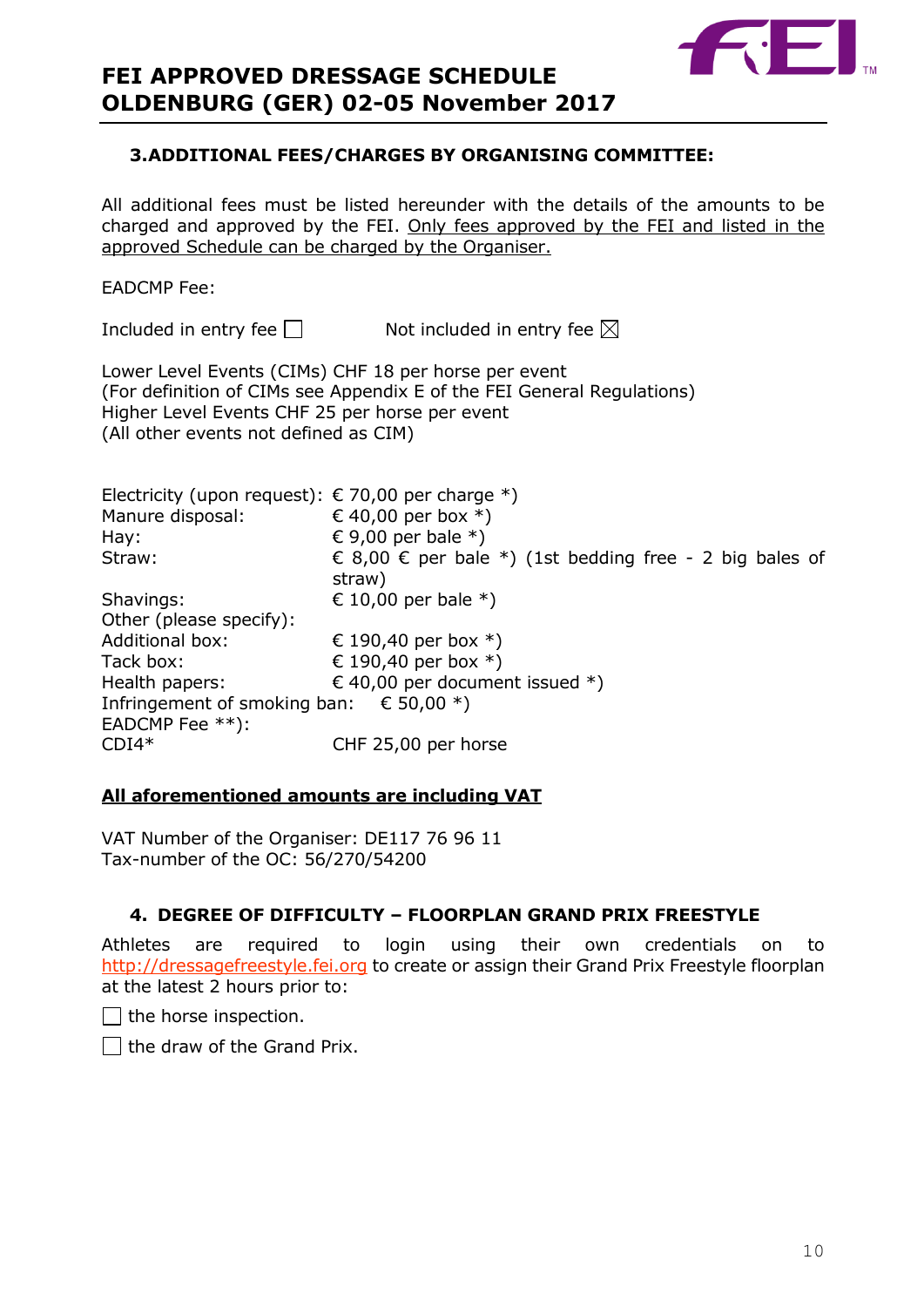

# <span id="page-10-0"></span>**VIII. TIMETABLE**

|                                           | Day       | Date       | Time              |
|-------------------------------------------|-----------|------------|-------------------|
| • Opening of stables:                     | Wednesday | 01/11/2017 | 18:00 h           |
| • Horse Inspection:                       |           |            |                   |
| $CDI4*$                                   | Thursday  | 02/11/2017 | $19:15 - 20:00$ h |
| • Declaration of Starters                 |           |            |                   |
| Competition 21 - FEI Grand Prix           | Thursday  | 02/11/2017 | approx. 20:00 h   |
| Competition 22 - FEI Grand Prix Special   | Friday    | 03/11/2017 | approx. 18:00 h   |
| Competition 23 - FEI Grand Prix Freestyle | Friday    | 03/11/2017 | approx. 18:00 h   |
| $\bullet$ Draw:                           |           |            |                   |
| Competition 21 - FEI Grand Prix           | Thursday  | 02/11/2017 | approx. 22:00 h   |
| Competition 22 - FEI Grand Prix Special   | Friday    | 03/11/2017 | approx. 20:00 h   |
| Competition 23 - FEI Grand Prix Freestyle | Friday    | 03/11/2017 | approx. 20:00 h   |

| <b>Competitions CDI4*:</b>                | Day      | <b>Date</b> | Time    | <b>Prize Money</b> |
|-------------------------------------------|----------|-------------|---------|--------------------|
| Competition 21 - FEI Grand Prix           | Friday   | 03/11/2017  | 15:00 h | € 7.500,-          |
| Competition 22 - FEI Grand Prix Special   | Saturday | 04/11/2017  | 13:45 h | € 12.500,-         |
| Competition 23 - FEI Grand Prix Freestyle | Sunday   | 05/11/2017  | 12:30 h | € 7.500,-          |
| <b>Total Prize Money</b>                  |          |             |         | € 27.500,-         |
| <b>Prizes in Kind</b>                     |          |             |         | $\cdot$ / $\cdot$  |

# **GENERAL CLASSIFICATION AT THE END OF THE COMPETITIONS:**

| Leading athlete award - | $\cdot$ /. |
|-------------------------|------------|
| Best foreign athlete -  | $\cdot$ /. |
| Best home athlete -     | $\cdot$ /. |
| Team awards -           | $\cdot$ /. |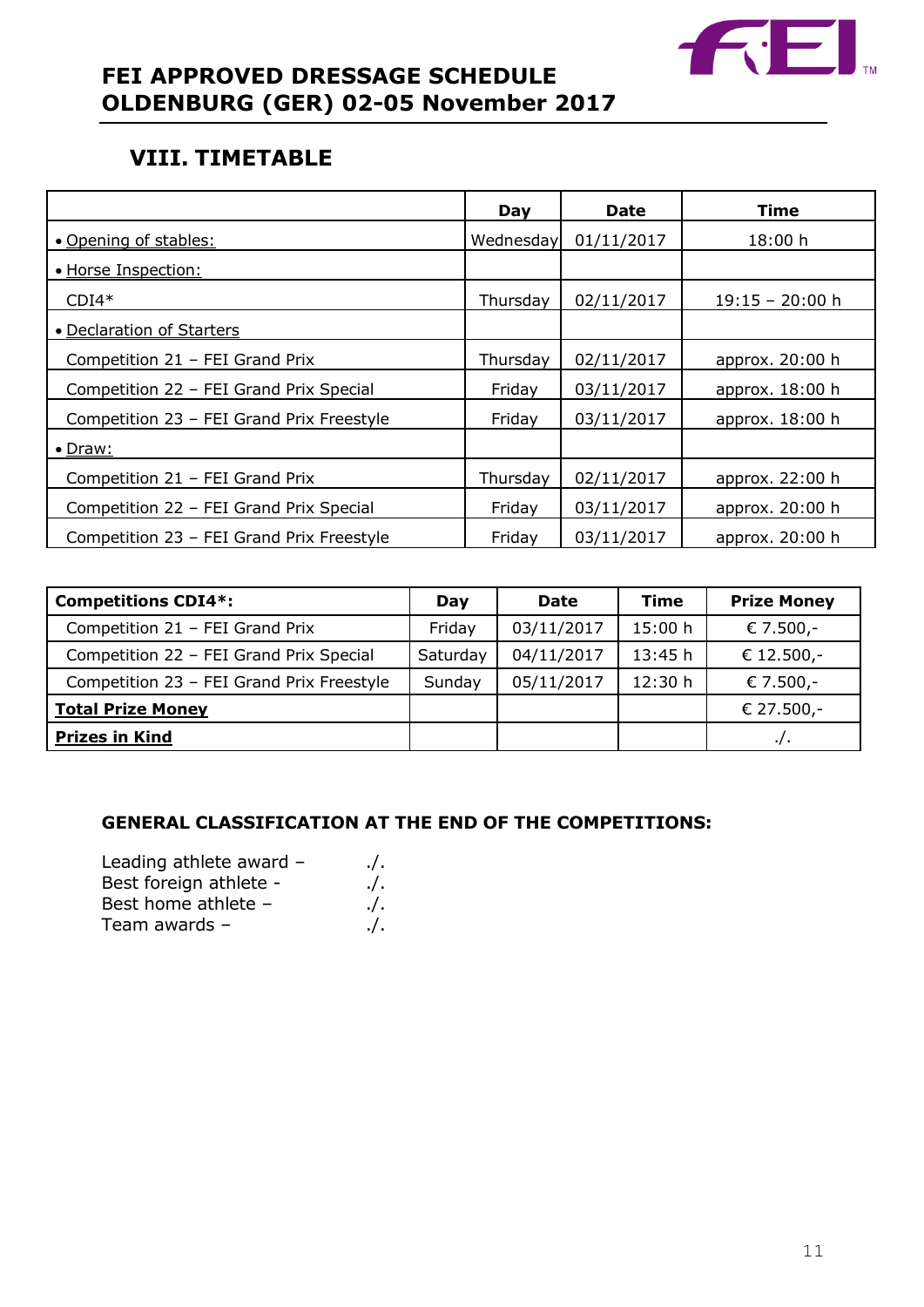

# <span id="page-11-0"></span>**IX. COMPETITIONS DETAIL**

| <b>FIRST DAY - FRIDAY</b>                                                                                               | DATE: 03/11/2017                                                                                                                                                                                                                                                                                                                                                                                                                                                                                                                                                                                                                                                                                                                                                                                                                                      |
|-------------------------------------------------------------------------------------------------------------------------|-------------------------------------------------------------------------------------------------------------------------------------------------------------------------------------------------------------------------------------------------------------------------------------------------------------------------------------------------------------------------------------------------------------------------------------------------------------------------------------------------------------------------------------------------------------------------------------------------------------------------------------------------------------------------------------------------------------------------------------------------------------------------------------------------------------------------------------------------------|
| <b>COMPETITION No 21 - CDI4*</b><br><b>FEI Grand Prix</b><br><b>Qualifier for Competition 22 and 23</b>                 |                                                                                                                                                                                                                                                                                                                                                                                                                                                                                                                                                                                                                                                                                                                                                                                                                                                       |
| Test:                                                                                                                   | FEI Grand Prix (Edition 2009, revision 2014) update 2017,<br>to be ridden from memory                                                                                                                                                                                                                                                                                                                                                                                                                                                                                                                                                                                                                                                                                                                                                                 |
| Starting order:<br>Number of horses per athlete:<br>Open to:<br>Opting:                                                 | by draw acc. to Art. $425.2.1a$ )<br>$\mathbf{1}$<br>all athlete/horse combinations entered for the CDI4*<br>Athletes must opt at the latest one hour before the start of<br>the Grand Prix for which competition they wish to qualify,<br>competition No. 22 (Grand Prix Special) or competition No.<br>23 (Grand Prix Freestyle).<br>Athletes may give a $1^{st}$ and $2^{nd}$ choice (i.e. Athlete will opt<br>for Grand Prix Freestyle as 1 <sup>st</sup> choice and Grand Prix Special<br>as 2 <sup>nd</sup> choice. Following conclusion of Competition the<br>Freestyle is oversubscribed and the Athlete may then start<br>in the Grand Prix special instead).<br>Participation is, however, only possible in one of the<br>Competitions and their original choice of Competition<br>cannot be changed if there is space in that Competition. |
| Total prize money:<br>Breakdown of prize money:<br>If more athletes are placed the next receive: $\epsilon$ 90,00 each. | 7.500 €<br>2200/1700/1300/900/700/400/300                                                                                                                                                                                                                                                                                                                                                                                                                                                                                                                                                                                                                                                                                                                                                                                                             |

\* \* \* \* \* \* \* \* \* \* \*

## **SECOND DAY - SATURDAY DATE: 04/11/2017**

| <b>COMPETITION No 22 - CDI4*</b>                                                                   |                                                                                                                                                                                                                                                                                                                                                                                                                                                                                                      |
|----------------------------------------------------------------------------------------------------|------------------------------------------------------------------------------------------------------------------------------------------------------------------------------------------------------------------------------------------------------------------------------------------------------------------------------------------------------------------------------------------------------------------------------------------------------------------------------------------------------|
| <b>FEI Grand Prix Special</b>                                                                      |                                                                                                                                                                                                                                                                                                                                                                                                                                                                                                      |
| Test:                                                                                              | FEI Grand Prix Special (Edition 2009, revision 2014) update<br>2017, to be ridden from memory                                                                                                                                                                                                                                                                                                                                                                                                        |
| Number of horses per athlete:                                                                      | 1                                                                                                                                                                                                                                                                                                                                                                                                                                                                                                    |
| Open to:                                                                                           | and compulsory for the 7 best athlete/horse combinations<br>from the FEI Grand Prix (competition 21), who opted for the<br>FEI Grand Prix Special at the latest one hour before the<br>Grand Prix starts. If an Athlete/horse combination<br>withdraws, the next best moves up. The OC reserves the<br>right to increase the number of athlete/horse combinations<br>(to max. 15) in agreement with the Ground Jury. The<br>decision will be taken one hour prior to the begin of the<br>Grand Prix. |
| Starting order:                                                                                    | by draw in groups of 5 acc. to Art. 425.4.                                                                                                                                                                                                                                                                                                                                                                                                                                                           |
| Total prize money:                                                                                 | 12.500 €                                                                                                                                                                                                                                                                                                                                                                                                                                                                                             |
| Breakdown of prize money:<br>If more athletes are placed the next receive: $\epsilon$ 110,00 each. | 3500/2800/2200/1500/1200/700/600                                                                                                                                                                                                                                                                                                                                                                                                                                                                     |

\* \* \* \* \* \* \* \* \* \*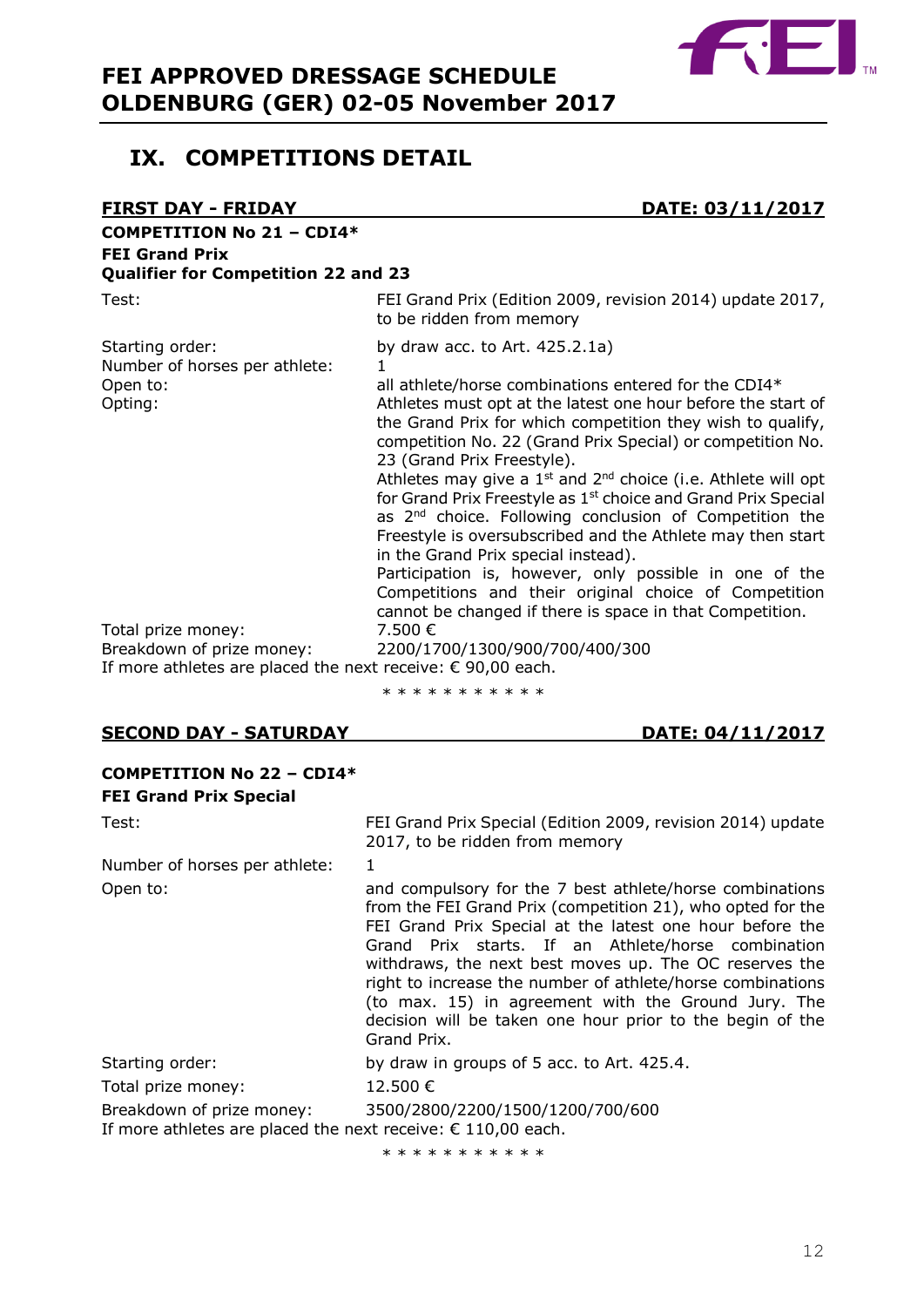

# **THIRD DAY - SUNDAY DATE: 05/11/2017**

#### **COMPETITION No 23 – CDI4\* FEI Grand Prix Freestyle**

| Test:                                                                              | FEI Grand Prix (Edition 2009, revision 2014) update 2017,<br>to be ridden from memory                                                                                                                                                                                                                                                                                                                                                                                                                  |
|------------------------------------------------------------------------------------|--------------------------------------------------------------------------------------------------------------------------------------------------------------------------------------------------------------------------------------------------------------------------------------------------------------------------------------------------------------------------------------------------------------------------------------------------------------------------------------------------------|
| Sound Carrier:                                                                     | Two copies have to be given to the judges tower the day<br>before the competition begins.                                                                                                                                                                                                                                                                                                                                                                                                              |
| Number of horses per athlete:                                                      |                                                                                                                                                                                                                                                                                                                                                                                                                                                                                                        |
| Open to:                                                                           | and compulsory for the 7 best athlete/horse combinations<br>from the FEI Grand Prix (competition 21), who opted for the<br>FEI Grand Prix Freestyle at the latest one hour before the<br>Grand Prix starts. If an Athlete/horse combination<br>withdraws, the next best moves up. The OC reserves the<br>right to increase the number of athlete/horse combinations<br>(to max. 15) in agreement with the Ground Jury. The<br>decision will be taken one hour prior to the begin of the<br>Grand Prix. |
| Draw/Art:                                                                          | acc. to Art. $425.5 - by draw in groups of 5.$                                                                                                                                                                                                                                                                                                                                                                                                                                                         |
| Prize money:                                                                       | € 7.500,00                                                                                                                                                                                                                                                                                                                                                                                                                                                                                             |
| Breakdown:<br>If more Athletes are placed the next receive: $\epsilon$ 90,00 each. | 2.200/1.700/1.200/900/800/700                                                                                                                                                                                                                                                                                                                                                                                                                                                                          |

\* \* \* \* \* \* \* \* \* \*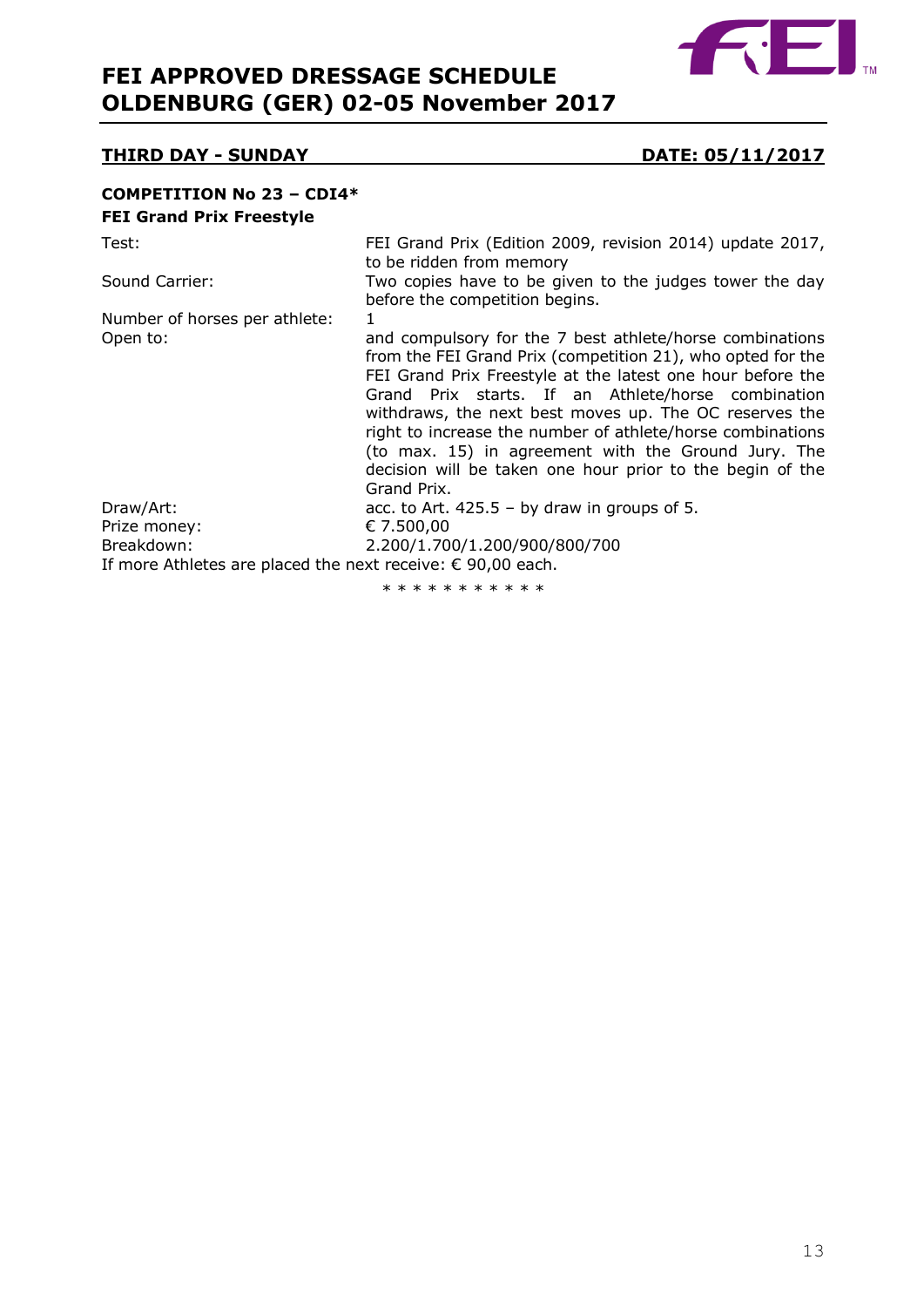

# <span id="page-13-0"></span>**X. FACILITIES OFFERED**

# <span id="page-13-1"></span>**1.ATHLETES**

# **Accommodation**

Hotel: Hotel: CCH / Hotel Alexander.

Hotel reservation has to be handed with the definite entries in in writing either by fax or by email. Hotel reservation which will be handed in after closing date of definite entries or hotel reservation made by phone that are not made the way described beforehand cannot be guaranteed. All athletes are self-payers. **Dogs are not permitted in the Hotel CCH (next to the show grounds)! Due to an enormous number of enquiries not all reservations for the CCH can be taken into consideration.**

# **Meals**

Meals (breakfast and one meal per day) from 02/11/2017 – 05/11/2017 will be taken over by the OC.

# <span id="page-13-2"></span>**2.GROOMS**

# **Accommodation**

Athletes have to arrange for accommodation of their grooms themselves. Accommodation of grooms will be at the athletes' expense.

# **Meals**

Expenses for meals from 02/11/2017 (evening) – 05/11/2017 will be taken over by the OC.

**N.B.** Organiser's must provide proper sanitary conditions. The showering facilities should be sufficient for both male and female grooms with hot and cold water. Shower facilities as well as restrooms should at all times be in a state of cleanliness.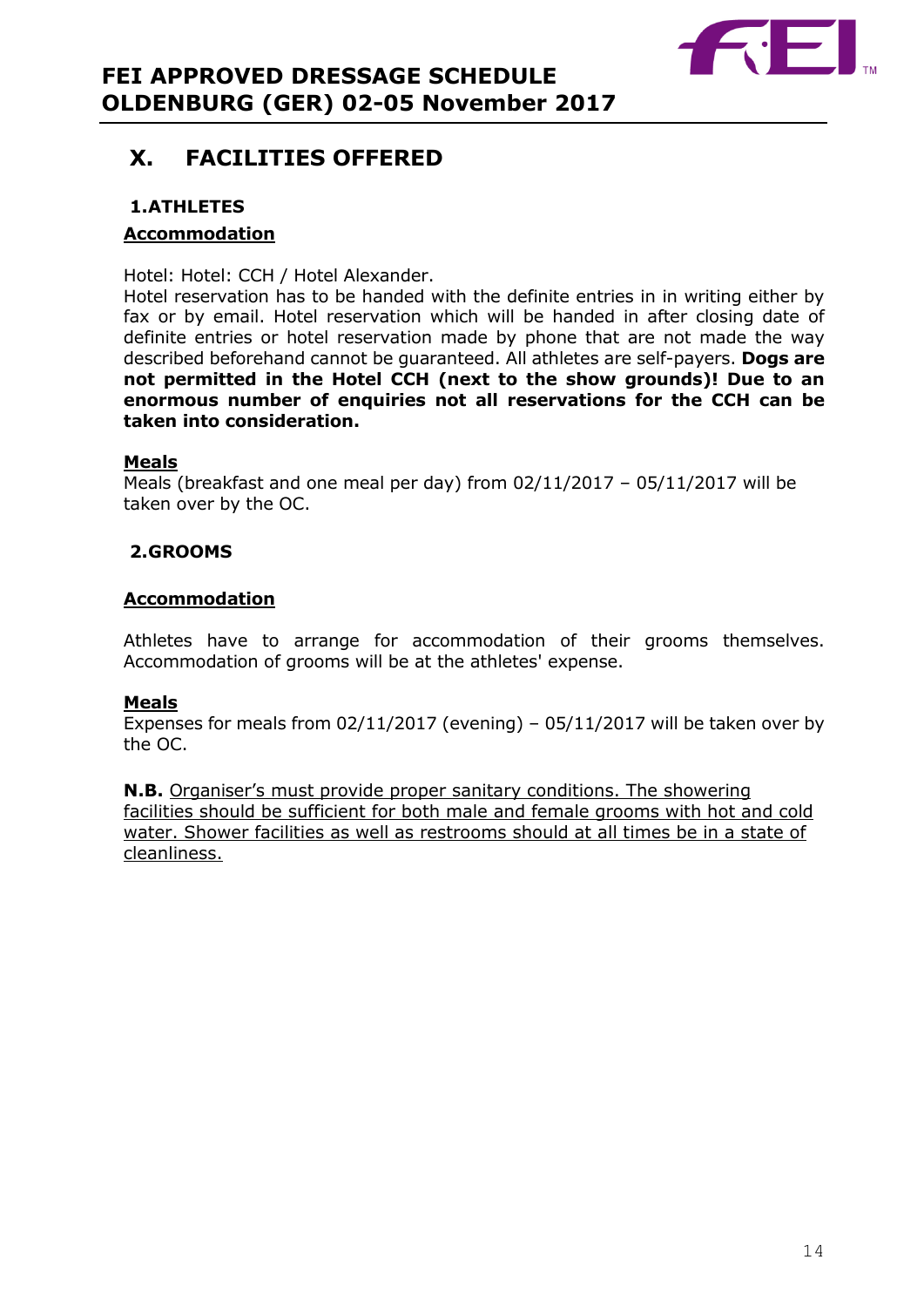

# <span id="page-14-0"></span>**XI. LOGISTICAL/ADMINISTRATIVE/TECHNICAL INFORMATION**

# <span id="page-14-1"></span>**1.DRAW**

Location of the draw: The draw will take place in the show office.

# <span id="page-14-2"></span>**2.COMPETITION ARENA(S)**

Total dimensions : 30 m x 65 m

Type of Footing: sand

(Competition arena - dimensions: 20 x 60 m)

# <span id="page-14-3"></span>**3.PRACTICE ARENA(S)**

Dimensions : 25 x 50 m

Type of Footing: sand

(Competition arena - dimensions: 20 x 60 m)

# <span id="page-14-4"></span>**4.STABLES**

Size of boxes  $3 \text{ m} \times 3\text{ m} + 20\%$  3m  $\times$  4m

All horses will be stabled on show grounds. The boxes will be available from  $01/11/2017$  (as of  $18:00$  h) –  $05/11/2017$ . Own stable tents or stabling on trailers are not permitted.

The necessary number of boxes has to be ordered when handing in the entries – the order is binding. If no boxes have been ordered, the OC will reserve one box per horse entered. Only the assigned stables may be used. Hay, shavings and straw can be bought on site from the stable manager. Athletes themselves have to bring along mangers and forage.

Electricity has to be ordered and paid for with the entries.

 $\Rightarrow$  It is strictly forbidden to smoke in the stables!  $<<$ 

# <span id="page-14-5"></span>**5.SCORING/TIMING PROVIDER**

Name of the company: hippo data GmbH

Name contact person: Jens Feth

Contact email: feth@hippodata.de

The FEI may require to be provided with real time results data feed of your events according to FEI requirements; in this case you and your provider will be informed accordingly.

# <span id="page-14-6"></span>**6.AVERAGE SCORE and OPEN SCORING**

Average Score and Open Scoring: Yes  $\square$  No  $\boxtimes$ 

# <span id="page-14-7"></span>**7.PRIZE GIVING CEREMONY**

<span id="page-14-8"></span>The number of athletes required to present themselves for the prize-giving ceremony of each competition is 6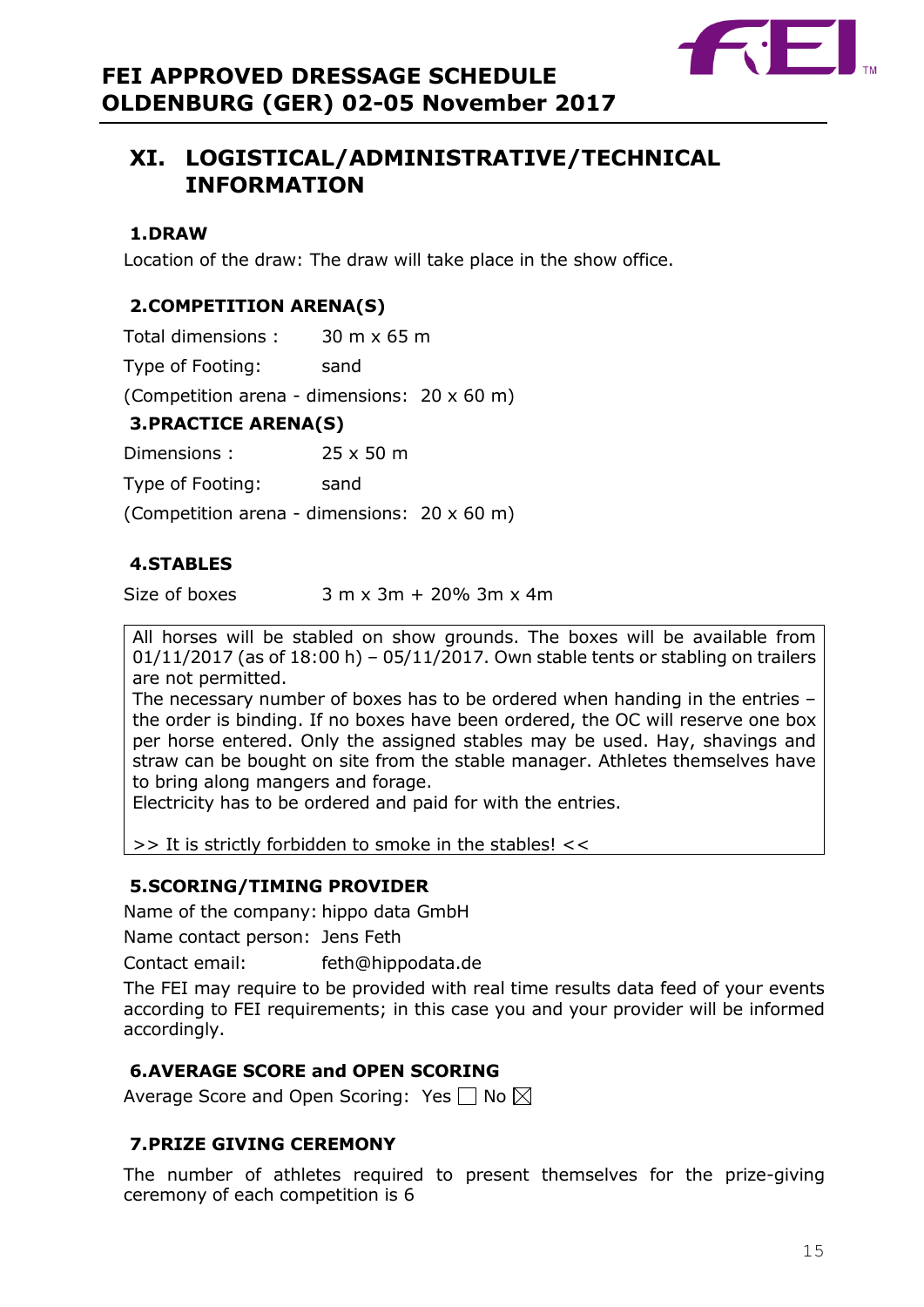

# **9.ADVERTISING ON ATHLETES AND HORSES**

The athletes are authorised  $\boxtimes$  not authorised  $\Box$  to carry the logo of their personal sponsor. The Chief Steward will check that the advertising and publicity on athletes and horses complies with Article 135 of the General Regulations.

# <span id="page-15-0"></span>**10. TICKETING**

Are you selling ticket for spectator to attend your event: Yes  $\boxtimes$  No  $\Box$ 

| Name of your ticketing provider: | Nordwest Ticket                                                  |
|----------------------------------|------------------------------------------------------------------|
| Web address to buy ticket:       | https://www.nordwest-<br>ticket.de/events/agravis-cup-oldenburg/ |
| Telephone:                       | +49 421 36 36 36                                                 |

# <span id="page-15-1"></span>**11. BETTING**

Betting will be authorised by the Organiser. Yes  $\Box$  No  $\boxtimes$ 

# <span id="page-15-2"></span>**12. TRANSPORT REIMBURSMENT HORSES / PONIES**

Transport expenses to be paid by the athletes.

# <span id="page-15-3"></span>**13. WELCOME**

The time and date of arrival of athletes, horses and their means of transport must be given to the Organiser in order to facilitate them on arrival.

# <span id="page-15-4"></span>**14. LOCAL TRANSPORTATION - ARRANGEMENTS FROM HOTEL TO SHOWGROUNDS**

A shuttle service will be available. Please contact the show office.

# <span id="page-15-5"></span>**15. ENTRY RIGHT TO SHOWGROUNDS/ACCREDITED PERSONS**

Entry right to the stable area acc. to FEI Veterinary Regulations Art. 1023 VI.

NUMBER ACCREDITED PERSONS:

Athlete: 1 Partner: 1 Groom: 1 Horse Owner: two (2) accreditations per horse acc. to FEI Passport

# <span id="page-15-6"></span>**16. SUSTAINABILITY**

Please consider the environment when organising an FEI Event. Please find useful information on FEI Sustainability here:" [http://inside.fei.org/fei/your](http://inside.fei.org/fei/your-role/organisers/handbook)[role/organisers/handbook](http://inside.fei.org/fei/your-role/organisers/handbook)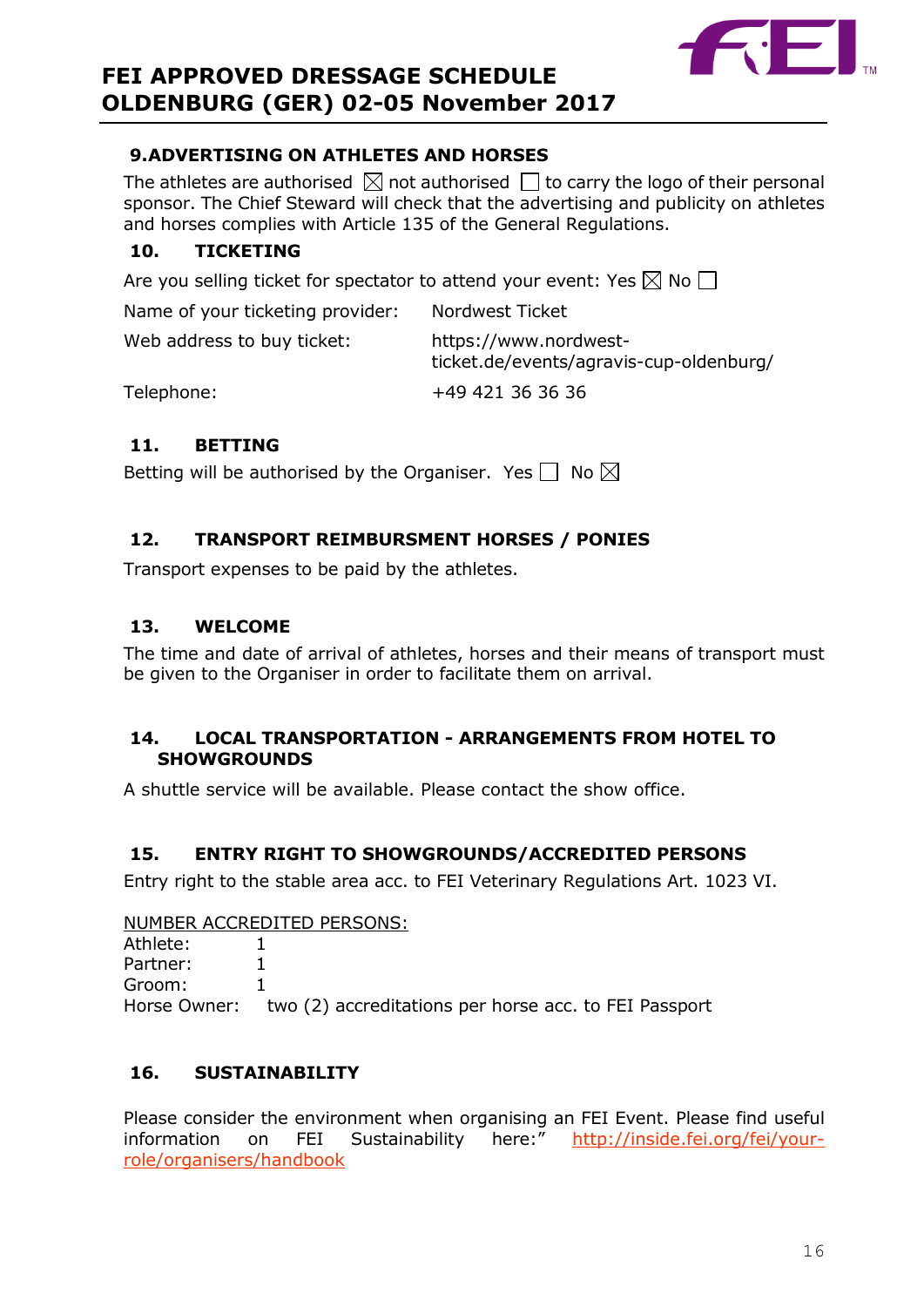

# <span id="page-16-0"></span>**XII. VETERINARY MATTERS**

# <span id="page-16-1"></span>**1.CUSTOMS FORMALITIES**

Contact details for Customs Formalities:

| Name:          | Johannsmann Transport-Service GmbH   |
|----------------|--------------------------------------|
| Address:       | Hagenort 6, 33803 Steinhagen         |
| Telephone:     | $+49.52$ 04 - 89 01 11               |
| Fax:           | $+49.52$ 04 - 89 02 22               |
| Email:         | info@johannsmann-pferdetransporte.de |
| Opening hours: | 08.00 to 16.00 h                     |

Customs and veterinary fees will not be taken over.

# <span id="page-16-2"></span>**2.HEALTH REQUIREMENTS**

#### **GENERAL**

In accordance with the FEI Code of Conduct for the Welfare of the Horse it is imperative that all Horses at FEI Events are physically fit and free from infectious disease before being allowed to compete.

## **ENTRY OF HORSES**

Required health tests and vaccinations: ./. Quarantine period: ./. Specimen Import Licence applied: ./.

Every Athlete is obliged to deliver all necessary health certificates for the transport to the event or identification of the horses before they come into the stables:

a) in case of arrival from a EU-member-country, a certificate for registered horses acc. to sample of Annex B to Reglements 90/426 (see annex Vet. I) of the actual valid form will be necessary.

b) in case of arrival from a country not belonging to the EU, a health certificate for registered horses acc. to sample of annex II (see Annex Vet. II) of the decision of the commission 92/260 of the actual valid form will be necessary.

A certificate must be done in at least one official language of the country of destination and in one official language of the member country. The Athlete must carry with him the original certificate, not a copy.

The organiser sees to it that on the competition site, an official state veterinarian is present to issue the health certificates which are necessary for the transport of the horses to their destination abroad.

In case the OC has entrusted a forwarding agency, the latter is ready to assist regarding the required documents.

Furthermore, questions relating to health requirements for horses can be directed to the veterinary authorities in the country of origin or in Germany.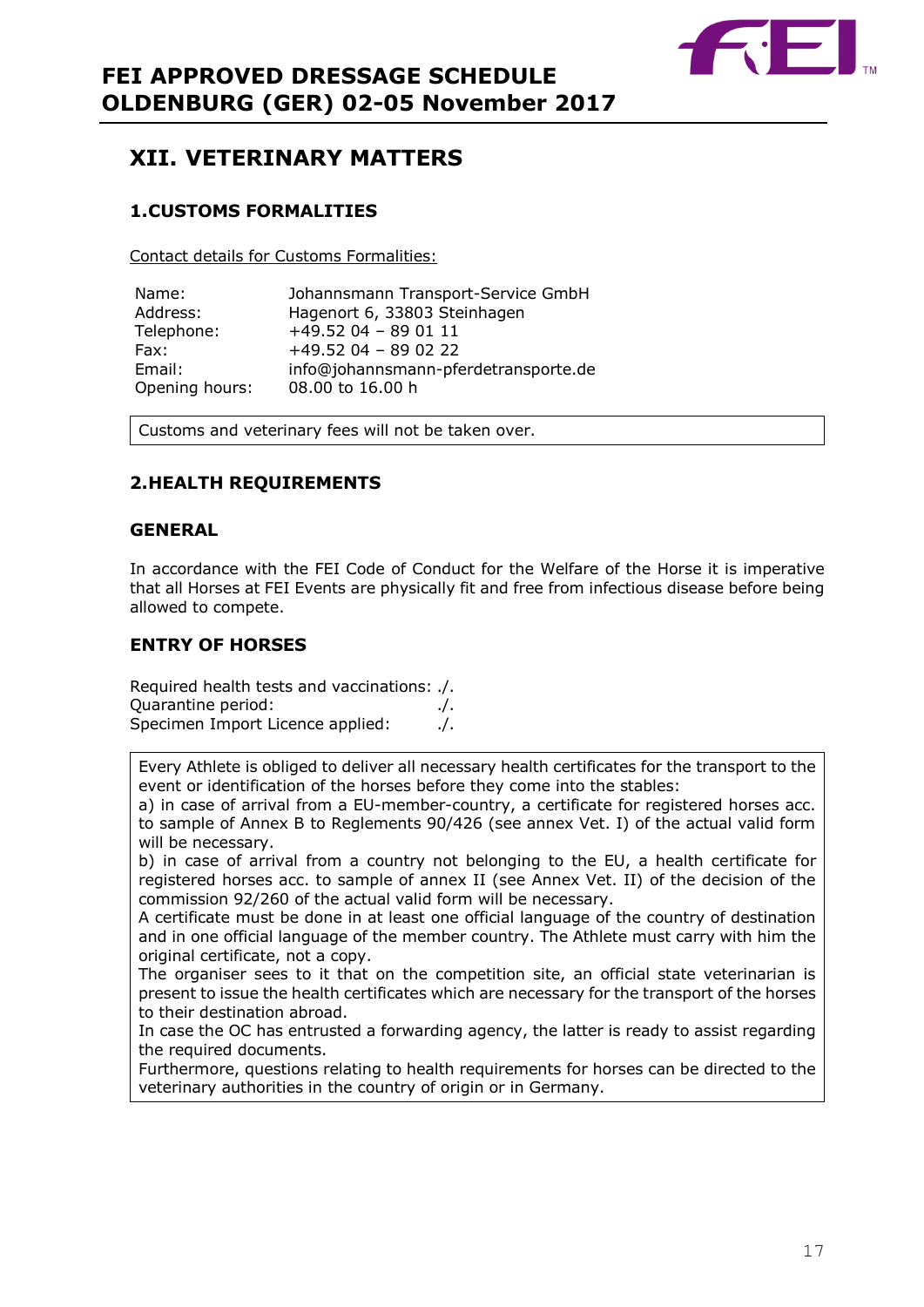

## <span id="page-17-0"></span>**3.NATIONAL REQUIREMENTS**

In addition to the Rules and Regulations applicable as set out above the following national regulations apply: • German Animal Welfare Act (Tierschutzgesetz): www.gesetze-im-internet.de/bundesrecht/tierschg/gesamt.pdf • German Law concerning Manufacture and Distribution of Medicines (Arzneimittelgesetz): www.gesetze-im-internet.de/bundesrecht/amg\_1976/gesamt.pdf • German Law Governing Epidemic Diseases (Tierseuchengesetz): www.gesetze-im-internet.de/bundesrecht/viehseuchg/gesamt.pdf • German Regulation for Animal-Welfare during Transport (Tierschutztransportverordnung) www.gesetze-im-internet.de/bundesrecht/tierschtrv\_2009/gesamt.pdf • German Regulation regarding Livestock Transport (Viehverkehrsverordnung) www.gesetze-im-internet.de/bundesrecht/viehverkv\_2007/gesamt.pdf • etc.

## <span id="page-17-1"></span>**4.PONIES**

FEI Veterinary Regulations, Chapter IV: For all Pony Events, Ponies must be available for Pony Measurement if requested by the FEI.

## <span id="page-17-2"></span>**5.INJURY SURVEILLANCE**

FEI Veterinary Regulations, articles 1036, 1039 and 1040: Horses participating in FEI Events are subject to injury surveillance protocols; and in the event of fatality, a post mortem examination.

#### <span id="page-17-3"></span>**6.TRANSPORT OF HORSES**

Horses must be fit to travel and be transported in suitable vehicles. Any government requirements for disease testing and control must be requested well in advance, to ensure that the horse is in compliance by the time of arrival at the border of the country where the Event is taking place. athletes, or their representatives, have the responsibility to comply with national legislation in both their country of origin and the host nation of the Event. Where necessary athletes must contact local government authorities or veterinary advisors for information regarding animal health requirements and transport legislation. Within the European Union (EU), this includes EU Council Regulation (EC) No 1/2005 concerning the protection of animals during transport within the Member States of the EU.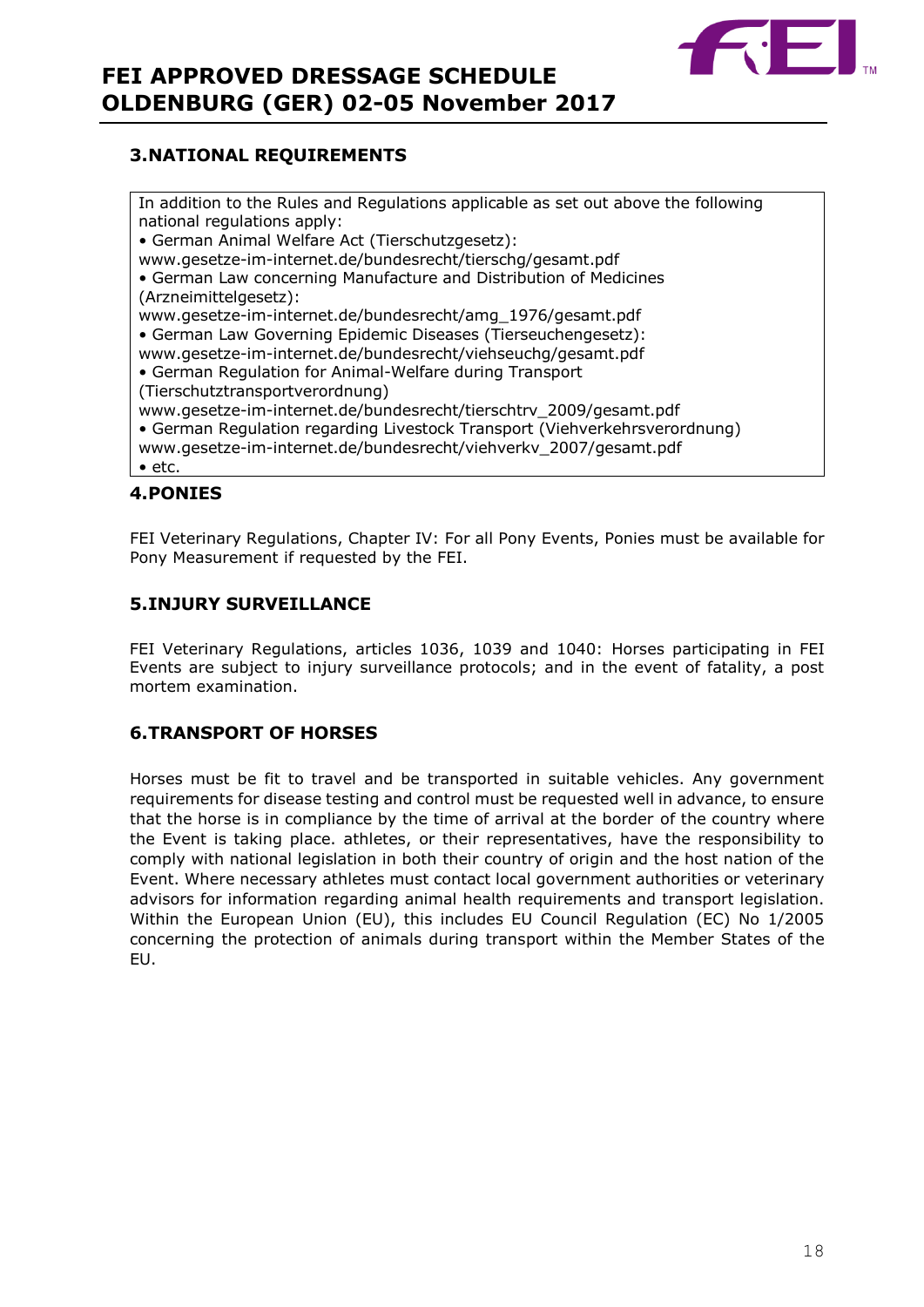

# <span id="page-18-0"></span>**7.VENUE ARRIVAL INFORMATION & FITNESS TO COMPETE**

## **7.1 PASSPORTS. FEI General Regulations Article 137**

#### **For all issues relating to FEI Horse Passports/FEI Recognition Cards please contact your National Federation.**

All Horses competing at FEI Events must be registered with the FEI.

FEI Passports or FEI Recognition Cards (for those Horses with a national passport approved by the FEI) are compulsory for FEI Events.

NB: Horses entered in CIMs in their country of residence are not required to have an FEI Passport or FEI Recognition Card but must be properly registered with the FEI and identifiable (GRs 137.2).

Athletes who do not present a Horse's Passport and/or Recognition Card, or one that is not correctly validated or fail to meet other passport requirements will be **subject to Sanctions in accordance with Annex II of the FEI Veterinary Regulations** and may not be allowed to compete.

**NB** for Horses permanently resident in a Member State of the European Union: all Horses must have a national EU passport in compliance with EU Regulations to which a FEI Recognition card is applied. The exception to this being Horses in possession of an FEI passport which has been continually revalidated without interruption.

#### **7.2 VACCINATIONS - EQUINE INFLUENZA. FEI Veterinary Regulations Article 1028**

Horses competing at FEI Events must comply with the requirements for Equine Influenza vaccination in accordance with the Veterinary Regulations and as summarised below.

| <b>VACCINATION</b>    | <b>PROTOCOL</b>                                                                                                                                                         | <b>ELIGIBILITY TO ENTER</b><br><b>VENUE</b>                                                                                                                              |
|-----------------------|-------------------------------------------------------------------------------------------------------------------------------------------------------------------------|--------------------------------------------------------------------------------------------------------------------------------------------------------------------------|
| <b>Primary Course</b> | $1st$ Vaccination: day 0<br>2 <sup>nd</sup> Vaccination: day 21-92                                                                                                      | May compete 7 days after the<br>2 <sup>nd</sup> Vaccination                                                                                                              |
| <b>First Booster</b>  | Within 7 months of the $2^{nd}$<br>vaccination of<br>the <b>the</b><br>Primary<br>Course                                                                                | May compete for 6 months $+21$<br>days after the 2 <sup>nd</sup> vaccination of<br>the Primary Course<br>Must not compete in the 7 days<br>after receiving a vaccination |
| <b>Boosters</b>       | <b>MINIMUM:</b> within one year of<br>previous booster vaccination<br><b>IF COMPETING:</b> must be in<br>the 6 months $+21$ days of the<br>booster previous vaccination | Must have been vaccinated<br>within 6 months $+21$ days<br>before arriving at the Event<br>Must not compete in the 7 days<br>after receiving a vaccination               |

All FEI registered Horses intending to compete at FEI Events (including CIMs) must be vaccinated against Equine Influenza in accordance with these VRs. The exception being if the applicable domestic legislation prevents the use of Equine Influenza vaccines within the relevant territory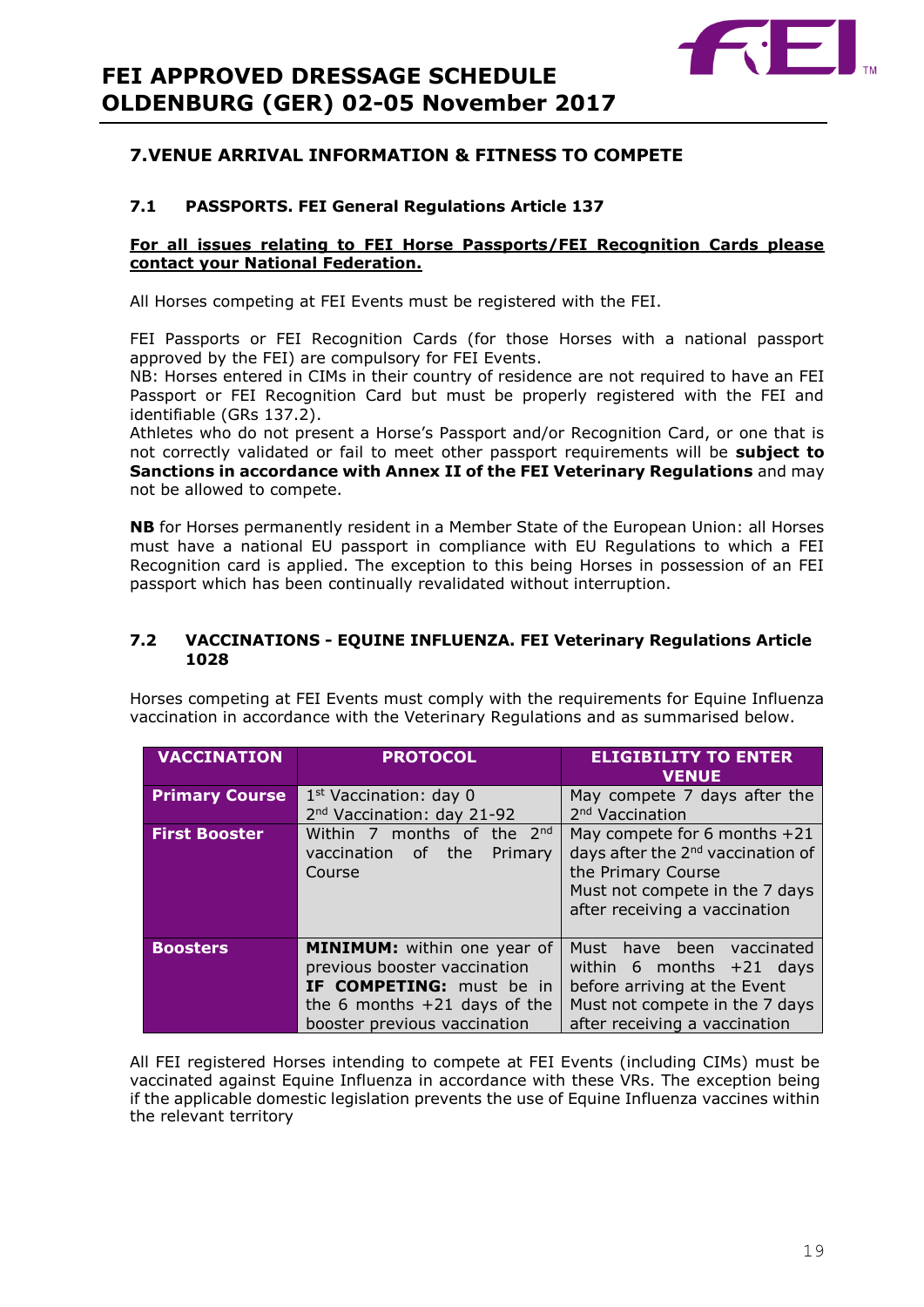

## **7.3 EXAMINATION ON ARRIVAL. FEI Veterinary Regulations Article 1032**

On arrival at an Event venue, all Horses must undergo an examination by a veterinarian to confirm their identification from their passport and micro-chip ID (where present), their vaccination status and general health. To protect all horses attending events, any Horse with a questionable health status concerning vaccination, disease or other concerns, must be stabled within the isolation facilities provided by the Organising Committee pending a decision on entering the venue.

## **7.4 HORSE INSPECTIONS. FEI Veterinary Regulations Article 1033, Table 2**

All Horses will be assessed for their fitness to compete during the Horse Inspection. Any Horse demonstrating questionable fitness may be referred to the Holding Box for further veterinary examination. Horses not deemed fit to compete by the Inspection Panel will not be permitted to compete.

#### **7.5 LIMB SENSITIVITY EXAMINATION. FEI Veterinary Regulations Article 1034**

All Horses are subject to examination under the protocol for abnormal limb sensitivity throughout the period of an Event, including, but not limited to, between rounds and before the Jump Off. Horses may be examined once or on multiple occasions during the Period of an Event.

Horses may be selected for examination under the protocol randomly or they may be targeted. All Horses selected to be tested must submit promptly to the examination or are subject to immediate disqualification. There is no obligation to examine any specific number of Horses at an Event.

# <span id="page-19-0"></span>**8. EQUINE ANTI-DOPING AND CONTROLLED MEDICATION PROGRAMME (EADCMP).**

## **8.1 SAMPLING. FEI VETERINARY REGULATIONS ARTICLES 1057 AND 1058**

All horses competing at FEI Events may be subject to sampling for the presence of FEI Equine Prohibited Substances in accordance with the FEI Equine Anti-Doping and Controlled Medication Regulations (EADCMRs). Horses may be selected for sampling in accordance with obligatory testing, targeted or random sampling procedures. Refer to Chapter VI, paragraph 3 for details of fees relating to Equine and Human Anti-Doping program (EADCMP), which OCs/NFs have the right to charge to the athlete (applicable for all FEI events worldwide).

#### **8.2 ELECTIVE TESTING. FEI VETERINARY REGULATIONS ARTICLES 1056**

Elective Testing may be carried out prior to an Event to check for the presence of prohibited substances. Please refer to<http://inside.fei.org/fei/your-role/veterinarians> for information and details.

# <span id="page-19-1"></span>**XIII. HUMAN ANTI-DOPING**

Athletes can be tested at any FEI Event, by the FEI or by other Anti-Doping Organisations with Testing jurisdiction. Organisers will have the responsibility to provide facilities and staff/volunteers to facilitate such Testing if requested by the FEI as outlined in article 22.3 of the FEIs' Anti-doping Rules for Human Athletes (ADRHA).

The ADRHA rules are published on the FEI's website at [http://inside.fei.org/content/anti](http://inside.fei.org/content/anti-doping-rules)[doping-rules](http://inside.fei.org/content/anti-doping-rules)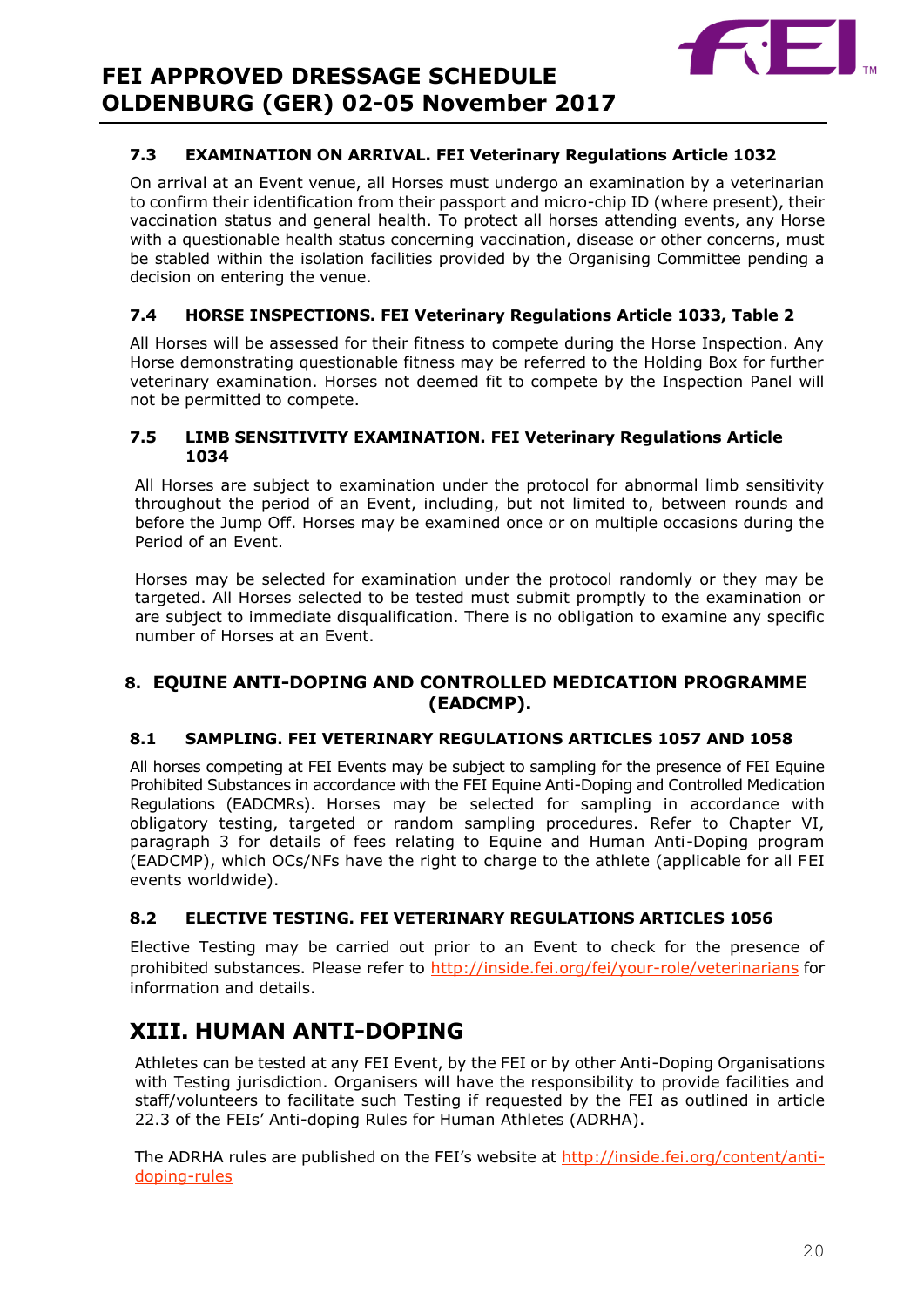

# <span id="page-20-0"></span>**XIV. ADDITIONAL INFORMATION**

# <span id="page-20-1"></span>**1.INSURANCES AND NATIONAL REQUIREMENTS**

In exceptional circumstances, together with the approval of Chefs d'Equipe, host NF delegate, if any, and the Ground Jury, the Organiser may change the schedule in order to clarify any matter arising from an omission or due to unforeseen circumstances. Any such changes must be notified to all athletes and officials as soon as possible and they must be reported to the FEI Secretary General by the Technical Delegate.

## **1.1 ATHLETES, OWNERS AND SUPPORT PERSONNEL**

#### **1.1.1 Personal Accident and Health Insurance**

It is your responsibility as an Athlete/Owner/ Support Personnel to ensure that you have adequate personal accident insurance in place to cover your participation at FEI Events and in particular to insure against any personal injury or medical expenses arising from an accident, injury or illness which may occur at a FEI Event.

You should check with your National Federation to confirm if your National Federation's insurance policy (if any) covers personal accidents and/or illnesses which may occur when you are attending at/participating in FEI Events.

If your National Federation does not have a personal accident/health insurance policy or if the National Federation's insurance policy does not cover personal accident or health claims, then you should obtain your own personal accident and health insurance policy to cover your attendance/participation at FEI Events.

#### **1.1.2 Personal Property Insurance**

You should also ensure that you are insured against property loss, theft or damage which may occur at an FEI Event.

Again, the advice is to check with your National Federation to confirm if they have an insurance policy in place which would cover you in case of such property loss, theft or damage. If not, then you should obtain your own personal property insurance to cover such situations.

#### **1.2 ATHLETES AND OWNERS**

#### **1.2.1 Third Party Liability Insurance**

As an Athlete/Owner you are personally responsible for damages to third parties caused by you, your employees, Support Personnel, your agents or your Horses. You are, therefore, strongly advised to take out third-party liability insurance providing full coverage in relation to FEI Events at home and abroad, and to keep the policy up to date.

The FEI and the Organiser will NOT be responsible for any damage caused to third parties by you, your employees, Support Personnel, your agents or your Horses.

#### **1.2.2 Additional Liability Information**

The organizer declines any liability for property or pecuniary damage which may happen to visitors, athletes, grooms and horse owners through slight negligence of the organizer, his delegates or his assistants. The OC is liable in case of intent, gross negligence as well as in case of injury to life, body or health and in further cases he is liable for compelling legal liability acc. to the legal requirements.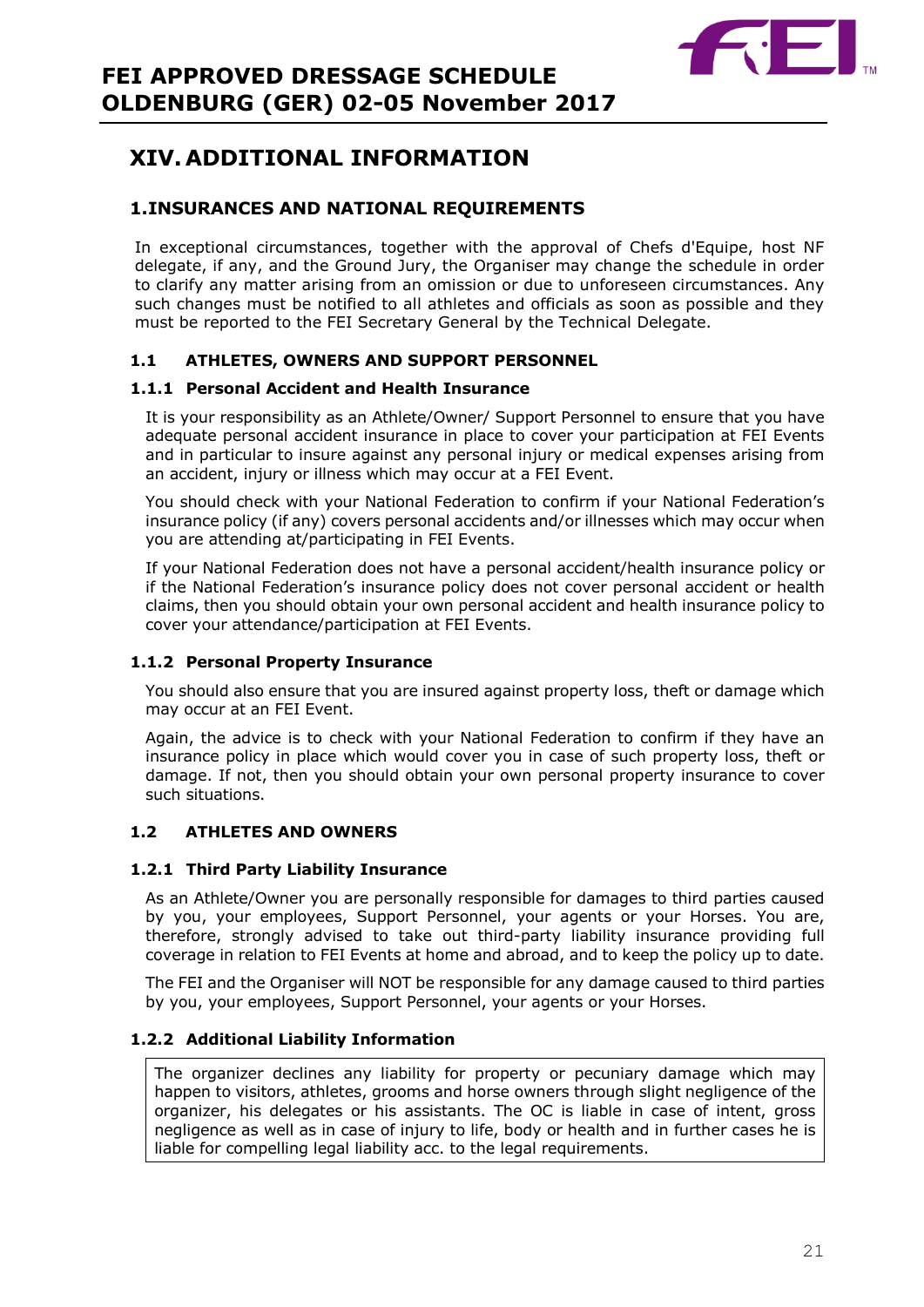

#### **1.2.3 Horse Insurance**

As an Owner you should ensure that your Horses are adequately insured against any injuries or illnesses they may sustain while participating at a FEI Event.

## <span id="page-21-0"></span>**2.PROTESTS/APPEALS**

To be valid, all Protests and Appeals must be made in writing and accompanied by a deposit of CHF 150.- or equivalent.

Protest and appeal forms are available on the FEI website: Protest:<http://inside.fei.org/sites/default/files/FEI%20Protest%20Form.pdf> Appeal:<http://inside.fei.org/sites/default/files/FEI%20Appeal%20Form.pdf>

## <span id="page-21-1"></span>**3.DISPUTES**

In the event of any discussion concerning the interpretation of the schedule (in translated languages), the English version will be decisive.

## <span id="page-21-2"></span>**4.MODIFICATION TO SCHEDULE**

In exceptional circumstances, together with the Approval of the Chefs d'Equipe, host NF delegate, if any, and the Ground Jury, the OC may change the schedule in order to clarify any matters arising from an omission or due to unforeseen circumstances. Any such changes must be notified to all Athletes and Officials as soon as possible and they must be reported to the FEI by the Foreign Judge.

# <span id="page-21-3"></span>**5.ADDITIONAL INFORMATION FROM THE ORGANISER**

#### **5.1 GERMAN SHOW RULES**

The OC acknowledges that para 1.4 LPO (German Show Rules) is binding for international events in Germany.

#### **5.2 TIMETABLE**

The times stated under "VIII. TIMETABLE" are subject to alterations.

#### **5.3 FEI-PASSPORTS**

Horses entered in CIMs (CDI1\*/CDI2\*/CDIJ/CDIY/CDICh/CDIP/CDIU25/CDIAm) in their country of residence are not required to have an FEI Passport or FEI Recognition Card but must be properly registered with the FEI and identifiable (GRs 137.2).

#### **5.4 GERMAN ANIMAL WELFARE ACT**

According to paragraph 6 of the German Animal Welfare Act, trimming the vibrissae around eyes and muzzle as well as clipping or cutting the hairs inside the ears of horses are prohibited.

#### **5.5 DOGS**

On the show grounds dogs have to be kept on the lead without fail and in principle they are not allowed in the Weser-Ems halls.

#### **7.6 IDENTIFICATION NUMBERS**

All participating horses must wear identification numbers whenever they are taken out of the stables.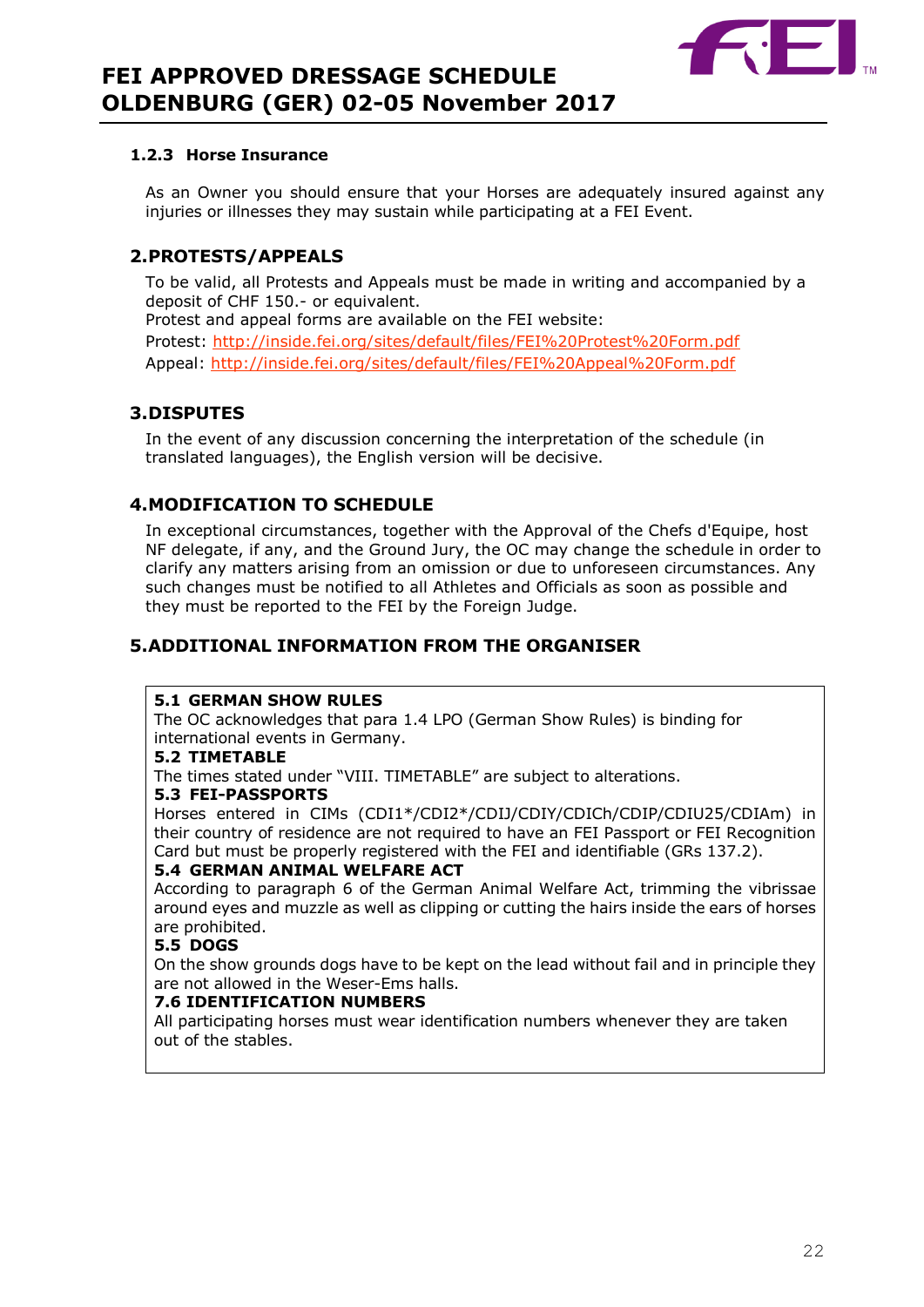

# **Age of Athletes and Horses according to the Event's Category:**

| <b>Event's Category</b>               | <b>Age of Athletes</b>                                   | <b>Age of Horses</b>        |  |
|---------------------------------------|----------------------------------------------------------|-----------------------------|--|
| <b>Grand Prix/Grand Prix Special/</b> | As of 16 <sup>th</sup> year                              | Min 8 y.o.                  |  |
| <b>Grand Prix Freestyle/</b>          |                                                          |                             |  |
| Intermediate II/Intermediate          |                                                          |                             |  |
| A/ Intermediate B                     |                                                          |                             |  |
| <b>Prix St. Georges/Intermediate</b>  | As of 16 <sup>th</sup> year                              |                             |  |
| I/ Intermediate I Freestyle           |                                                          | Min. 7 y.o.                 |  |
| CH-Y/CDIY/CDIOY                       | As of $16th$ year to end $21st$ year                     | Min. 7 y.o.                 |  |
| CH-J/CDIJ/CDIOJ                       | As of $14th$ year to end $18th$ year                     | Min. 6 y.o.                 |  |
| CH-P/CDIP/CDIOP                       | As of $12^{th}$ year to end $16^{th}$ year               | Min. 6 y.o.                 |  |
| CH-Ch/CDICh/CDIOCh                    | As of 12 <sup>th</sup> year to end 14 <sup>th</sup> year | Min. 6 y.o.                 |  |
| CH-U25/CDIU25/CDIOU25                 | As of 16 <sup>th</sup> year to end 25 <sup>th</sup> year | Min. 8 y.o.                 |  |
| <b>CDIAm</b>                          | As of 26 <sup>th</sup> year                              | Min. 7 y.o.                 |  |
|                                       |                                                          | Medium tour Min. 8 y.o.     |  |
| <b>CDIYH</b>                          | As of $16th$ year                                        | Min. $5 y.o. - Max. 7 y.o.$ |  |
| CH-M-YH-D                             | As of 16 <sup>th</sup> year                              | $5$ y.o. / 6 y.o. / 7 y.o.  |  |
|                                       |                                                          |                             |  |

# **DEDUCTIONS FROM PRIZE MONEY AT COMPETITIONS:**

Full details of any deductions from prize money must be outlined in the schedule. This includes government taxes. If it is necessary for Organisers to deduct such taxes, they must provide participants with an official form indicating the amount of tax deducted.

The tax form must be provided to the athletes upon arrival and returned to the Organiser prior to departing.

Distribution of Prizes and Indemnities

All prize money and all prizes in kind rewarded instead of prize money will be distributed acc. to FEI-RG Art. 127/128 following the last competition at the latest. Other or especially higher premiums or prize money amounts than mentioned above have to be notified by the OC explicitly in writing, otherwise the above mentioned amounts apply. If no other information is given and without prior notice prizes in kind (cars or similar) will be distributed instead, the athlete may reject the prize-money replacement. In that case only the prize-money published in the schedule would be distributed, the prize in kind would remain with the OC. The schedules prize-money are gross prices (also in the sense of the sales tax law).

Settlement will be done with the athlete (disregarding any agreements between athlete and proprietor), thus the OC will be disburdened. Depending on the agreement with the horse owner, each athlete binds himself to pass on to the horse owners the prize money or prizes in kind rewarded instead of prize money. The organizer is allowed to deduct possibly outstanding debts of the athlete. Acc. to § 50a EstG this also applies to foreign horse owners. After having deducted the VAT from the prize money or prizes in kind rewarded instead of prize money, as a rule the following income tax will be due: no taxes up to 250 EUR, 15 % exceeding 250 EUR (in force as of 01.01.2009); plus solidarity fee (at present 5.5 %) of the income tax amount.

Travelling expenses being taken over or reimbursed are only regarded as revenues if they exceed the actual costs and the reimbursement for additional meal allowances acc. to § 4 Abs. 5 Satz 1 Nr. 5 EstG. The tax deduction has to be certified on demand. Those foreign athletes being exempted from tax deduction are kindly asked to submit an exemption certificate either with the entry or on the first show day at the latest. Every competitor himself is responsible for the correctness of the details he submits.

If Athletes have to be placed equally, the money value of possible prizes in kind (e. g. a car) is divided accordingly.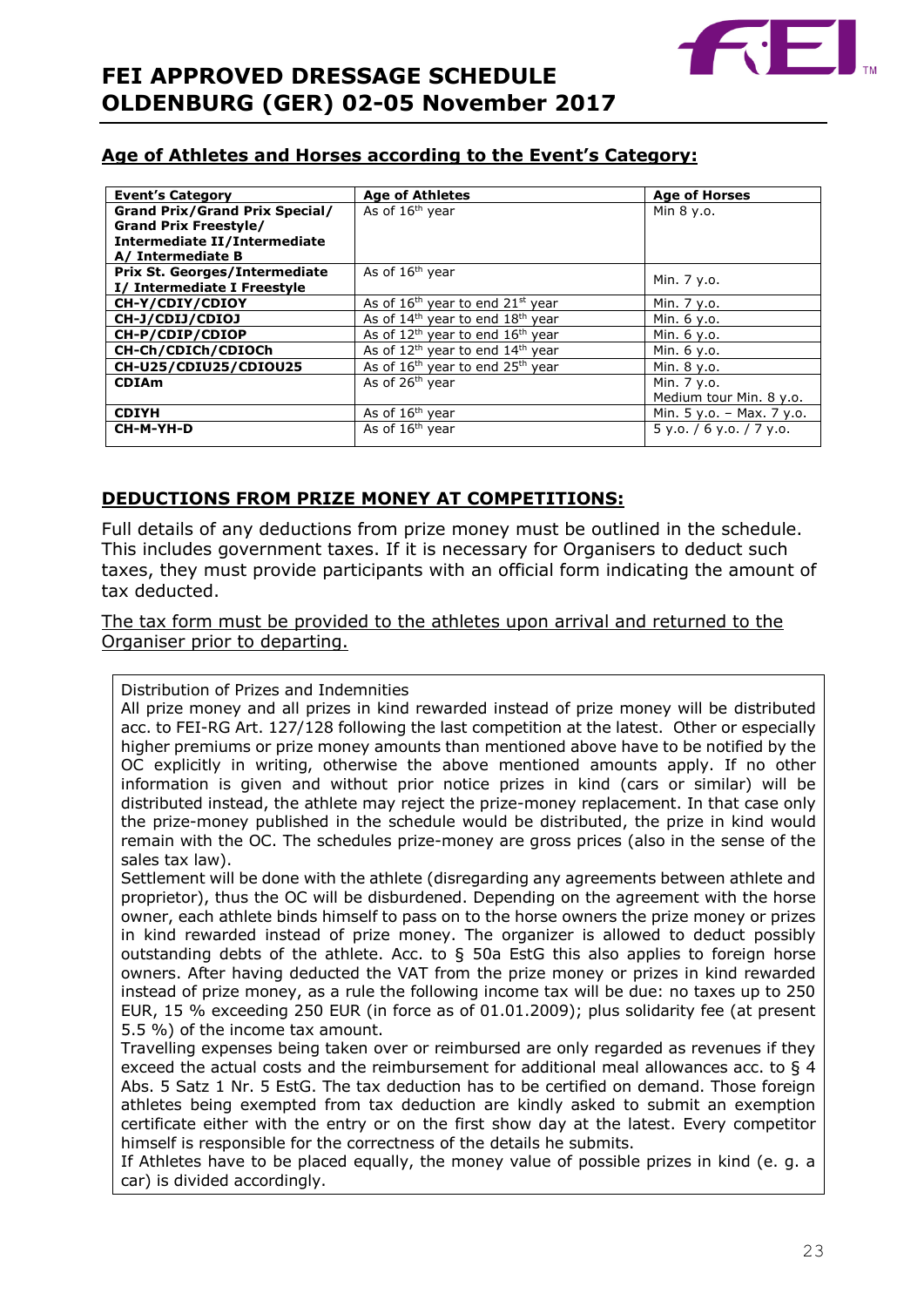

## **IMPORTANT**

## **The total amount of prize money shown for each Competition in the schedule must be distributed. (FEI General Regulations articles 127 and 128)**

The value of the 1st prize must not exceed 1/3 of the total prize money announced for the competition. Distribution of prize money : distributed to 25 % of participants. If there are between 5 and 19 athletes in the competition, min 5 prizes must be distributed.

| Number of            |     | 2   | 3   |     | From 5 and                                                 |
|----------------------|-----|-----|-----|-----|------------------------------------------------------------|
| <b>Starters</b>      |     |     |     |     | above                                                      |
| 1 <sup>st</sup>      | 33% | 33% | 33% | 33% | All the                                                    |
| 2 <sub>nd</sub>      |     | 25% | 25% | 25% | prize                                                      |
| 3 <sup>rd</sup>      |     |     | 20% | 20% | money                                                      |
| 4 <sup>th</sup>      |     |     |     | 15% | scheduled                                                  |
| Total<br>distributed | 33% | 58% | 78% | 93% | must be<br>distributed<br>among all<br>placed<br>athletes. |

If there are 4 or less athletes in the competition, the table below applies.

The amount to be given to each athletes must be stated in the schedule.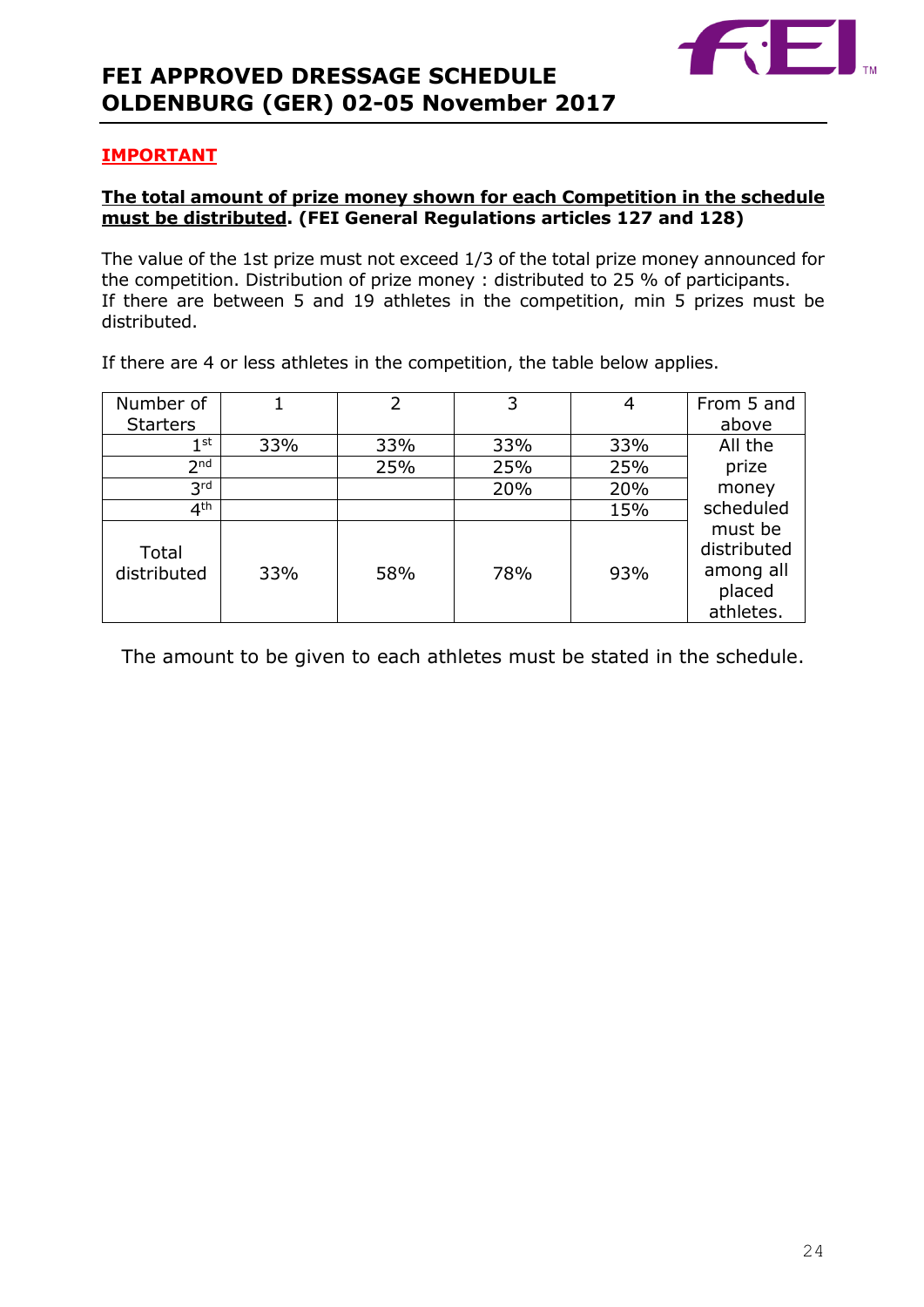

# <span id="page-24-0"></span>**XV. ANNEXES**

# **1.FEI Entry System**

<span id="page-24-1"></span>Please fill the form below in order to provide you and the other members of your committee or your IT Providers access to the FEI Entry System.

| FEI ID <sup>1</sup> :                             | 10093798                                               |                      |  |  |
|---------------------------------------------------|--------------------------------------------------------|----------------------|--|--|
| Name*:                                            | Struckmeier                                            |                      |  |  |
| First Name*:                                      | Andrea                                                 |                      |  |  |
| E-Mail*:                                          | astruckmeier@escon-marketing.de                        |                      |  |  |
| Access Rights*:                                   | $\boxtimes$ Admin <sup>2</sup><br>Consult <sup>3</sup> |                      |  |  |
| Events <sup>4</sup> :                             | $CDI4*$                                                |                      |  |  |
| FEI ID <sup>1</sup> :                             |                                                        |                      |  |  |
| Name*:                                            |                                                        |                      |  |  |
| First Name*:                                      |                                                        |                      |  |  |
| E-Mail*:                                          |                                                        |                      |  |  |
| Access Rights <sup>*</sup> : □ Admin <sup>2</sup> |                                                        | Consult $3$          |  |  |
| Events <sup>4</sup> :                             |                                                        |                      |  |  |
| FEI ID <sup>1</sup> :                             |                                                        |                      |  |  |
| Name*:                                            |                                                        |                      |  |  |
| First Name*:                                      |                                                        |                      |  |  |
| E-Mail*:                                          |                                                        |                      |  |  |
| Access Rights*: $\square$                         | Admin <sup>2</sup>                                     | Consult <sup>3</sup> |  |  |
|                                                   |                                                        |                      |  |  |

- <sup>1)</sup> If already have an FEI user account.
- <sup>2)</sup> Provide you the required access to manage entries and substitutions and download entries/lists.
- <sup>3)</sup> You are just able to consult and download the entries/lists.
- <sup>4)</sup> Leave the field blank if the user deals with the entries of all events in the show.
- \*) Mandatory Fields

**Events<sup>4</sup> :**